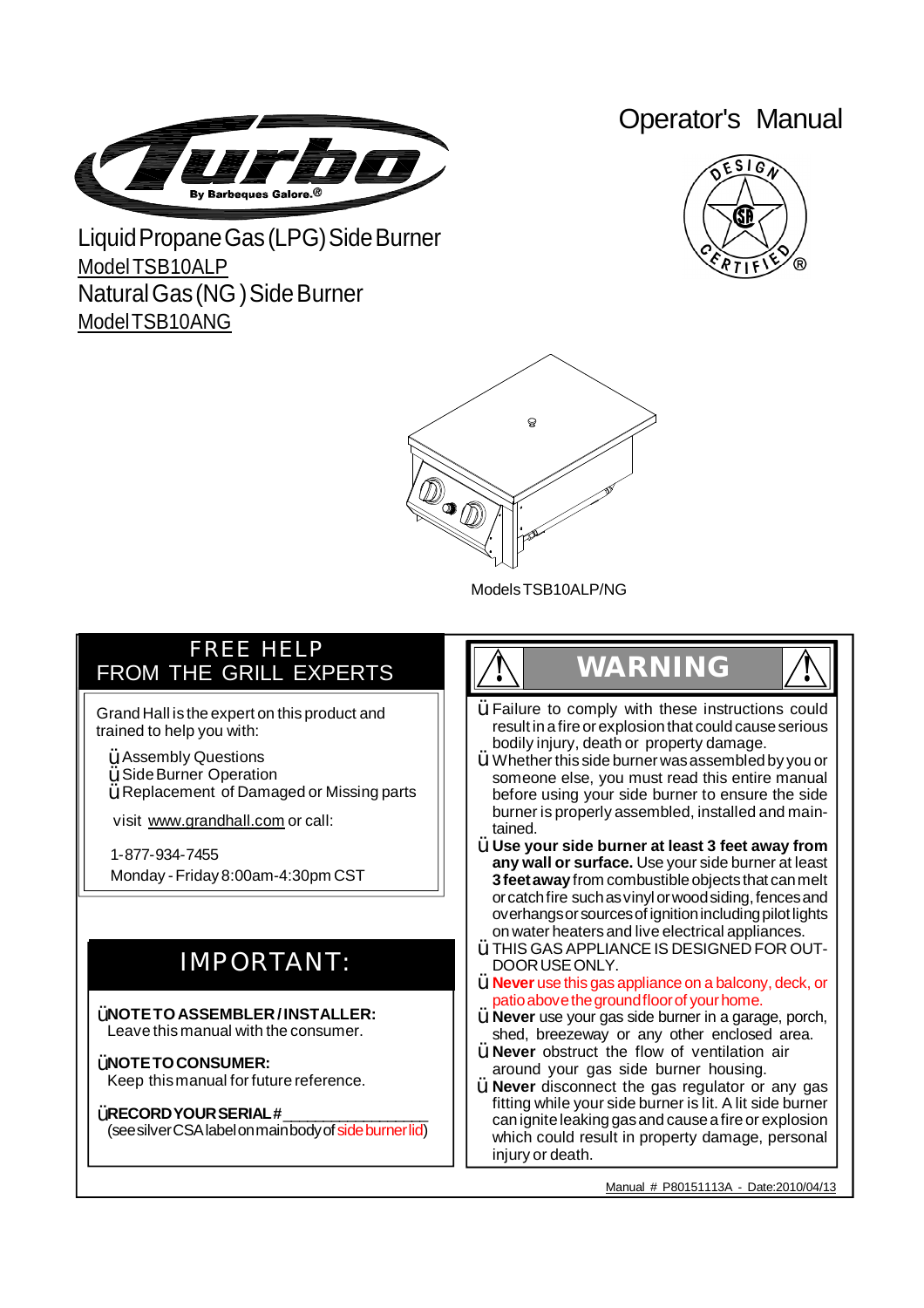# **Table of Contents ! WARNING !**

| Primary Safety Warnings 1-3       |
|-----------------------------------|
| Part Diagrams and Lists  4-6      |
|                                   |
| LP Gas Tank Installation 10-12    |
| Natural Gas Connection13          |
| Use & Care Instructions:          |
|                                   |
|                                   |
| Cleaning and Maintenance16-17     |
| Frequently Asked Questions  A1-A2 |
| Warranty TermsBack Cover          |



## **! WARNING !**

- **Do not store or use gasoline or other 1. flammable liquids or vapors in the vicinity of this or any other appliances.**
- **An LP cylinder not connected for use 2. shall not be stored in the vicinity of this or any other appliance.**

## **! WARNING !**

**Failure to remove Side Burner Lid during the lighting procedures could result in a fire or explosion that could cause serious bodily injury, death, or property damage.**



**Your appliance will get very hot.** Never lean over the cooking area while using your side burner. Do not touch cooking surfaces or any other side burner parts while the side burner is in operation, or until the side burner has cooled down after use. **Failure to comply with these instructions may result in serious bodily injury.**



- **•** LPG models must be used with Liquid Propane Gas and the regulator assembly supplied. Natural Gas models must be used with Natural Gas only. Any attempt to convert the side burner from one fuel type to another is extremely hazardous and will void the warranty.
- Keep gas regulator hose away from hot side **•** burner surfaces and dripping grease. Avoid unnecessary twisting of hose. Visually inspect hose prior to each use for cuts, cracks, excessive wear or other damage. If the hose appears damaged do not use the gas side burner. Call **1-877-934- 7455** for a certified replacement hose.

#### **California Proposition 65 •**

Combustion byproducts produced when using this product contain chemicals known to the State of California to cause cancer, birth defects, or other reproductive harm.

Brass components on the side burner, such as hose fittings, propane cylinder valves (sold separately) and burner valve stems, contain lead which is known to the State of California to cause cancer, birth defects, or other reproductive harm.

- **Never use charcoal** or lighter fluid in this gas side burner. Failure to comply with these instructions could result in a grease fire or explosion that could cause serious bodily injury, death or property damage. **•**
- The Grease Tray must be visually inspected before each side burner use. Remove any grease and wash Grease Tray with a mild soap and warm water solution. **Failure to complywith these instructions couldresultinagrease fireorexplosionthatcould cause serious bodily injury, death or property damage. •**



- **If you smell gas:**
- **1. Shut off gas to the appliance.**
- **2. Extinguish any open flame.**
- **3. Open lid.**
- **4. If odor continues, keep away from the appliance and immediately call your gas supplier or your fire department.**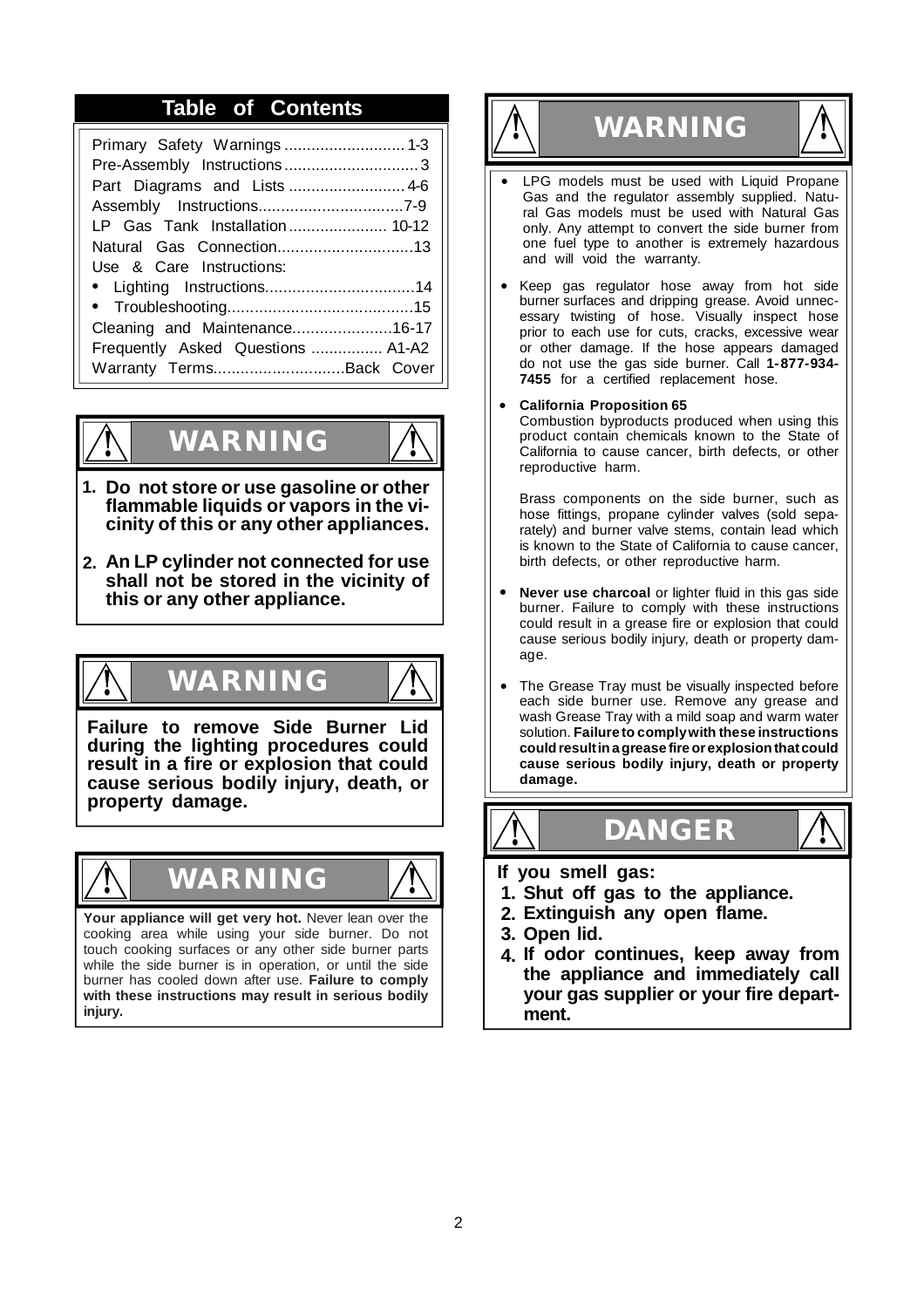### **Pre-Assembly Instructions For Your Safety**

# **! CAUTION !**



**Failure to comply with these instructions may result in a hazardous situation which, if not avoided, may result in injury.**

Spiders and small insects can spin webs and nest in the Burner Tubes during transit and warehousing which can lead to a gas flow obstruction resulting in a fire in and around the Burner Tubes. This type of "FLASHBACK FIRE" can cause serious side burner damage and create an unsafe operating condition for the user.

**To reduce the chance of FLASHBACK FIRE you must clean the Burner Tubes as follows before initial use.** Also do this at least once a month in summer and fall or whenever spiders are active in your area, and if your side burner has not been used for an extended period of time.

- 1. Remove the screws from the side burner body and the rear of each Burner using a Phillips Head Screwdriver.
- 2. Carefully lift each Burner up and away from the Gas Valve Orifice.
- 3. Check and clean Burner/Venturi Tubes for insects and insect nests. A clogged tube can lead to a fire beneath the side burner.
- 4. Refer to the figure below and perform one of these 3 cleaning methods:
- $\Box$  METHOD 1: Bend a stiff wire or wire coat hanger into a small hook as shown and run the hook through the Burner Tube and inside the Burner several times to remove debris.



- $\Box$  METHOD 2: Use a bottle brush with a flexible handle and run the brush through the Burner Tube and inside the Burner several times to remove any debris.
- $\Box$  METHOD 3: Use an air hose to force air through each Burner Tube. The forced air should pass debris or obstructions through the Burner and out the Ports.

For safe operation ensure the Gas Valve Assembly Orifice is inside the Burner Tube before using your side burner. See figure. If the Orifice is not inside the Burner Tube, lighting the Burner may cause explosion and/or fire resulting in serious bodily injury and/or property damage.



### **PRE-ASSEMBLY**

**Read and perform the following pre-assembly instructions:**

### **Tools Required for Assembly**:

- **•** protective work gloves
- **•** protective eyewear
- **•** Phillips head screwdriver
- $\Box$  For your safety, obtain assistance from another person when assembling this product.
- $\Box$  Open Lid of shipping carton and remove top sheet of cardboard and packing materials. Lay cardboard sheet on floor and use as a work surface to protect floor and side burner parts from scratches.
- $\Box$  You may slice the carton front corners with a utility knife to lay open the carton front panel. This allows you to remove the components packed inside before lifting the side burner out of the packaging.
- $\Box$  Use the Hardware and Part Diagrams to ensure all items are included and free of damage.
- $\Box$  Do not assemble or operate the side burner if it appears damaged. If there are damaged or missing parts when you unpack the shipping box or you have questions during the assembly process call: **1-877-934- 7455 Monday - Friday 8:00am-4:30pm CST**

### **Side Burner Installation Codes**

The installation must conform with local codes or, in the absence of local codes, with either the National Fuel Gas Code, ANSI Z223.1/NFPA 54, Natural Gas and Propane. Installation Code, CSA B149.1, or Propane Storage and Handling Code, B149.2.

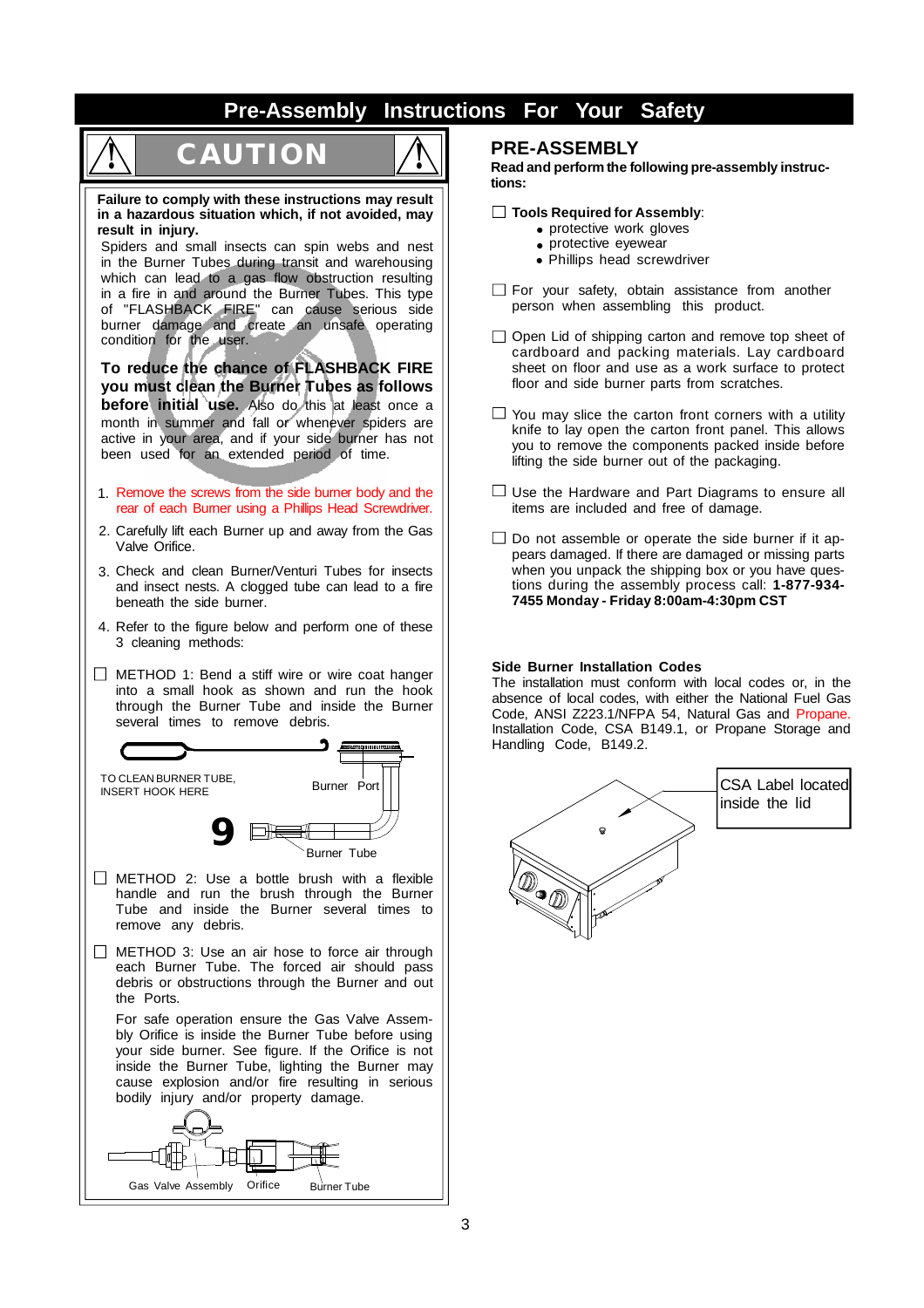### **Hardware Parts List for Models TSB10ALP & TSB10ANG**

| <b>PART#</b>                         | <b>PART DESCRIPTION</b>        | <b>QTY</b>    | <b>PURPOSE OF PART</b>                                    |  |
|--------------------------------------|--------------------------------|---------------|-----------------------------------------------------------|--|
| P06030020A                           | <b>Hardware Pack</b>           |               | For use in assembly of Model TSB10ALP                     |  |
| P06030021A                           | Hardware Pack                  |               | For use in assembly of Model TSB10ANG                     |  |
| S112G0306A                           | Phillips Head Screw 3/16"x3/8" |               | Install the LP Regulator Bracket (for TSB10ALP)           |  |
| S313G0305A                           | Flange Nut 3/16"               | 2             |                                                           |  |
| S112G03066                           | Phillips Head Screw 3/16"x3/8" | 4             | Install the Tank Holder Brackets (for TSB10ALP)           |  |
| S313G03056                           | Flange Nut 3/16"               | 4             |                                                           |  |
| S112G03081                           | Phillips Head Screw 3/16"x1/2" | 3             | Install NG Regulator Bracket (for TSB10ANG)               |  |
| S313G03051                           | Flange Nut 3/16"               | 3             |                                                           |  |
| S112G03061                           | Phillips Head Screw 3/16"x3/8" | 2             | Install NG Regulator Hose to Side Panel (for<br>TSB10ANG) |  |
| S313G03051                           | Flange Nut 3/16"               | $\mathcal{P}$ |                                                           |  |
| P05536001A                           | Hose Holder                    |               |                                                           |  |
| P00215038A                           | Lid Knob                       |               | Install Side Burner Lid Knob to Side Burner Lid           |  |
| S112G03061                           | Phillips Head Screw 3/16"x3/8" |               |                                                           |  |
| Already installed on the Tank Holder |                                |               |                                                           |  |
| S233G04084                           | Wing Bolt 1/4"x1/2"            |               | Secure the Tank Holder (for TSB10ALP)                     |  |

### **Hardware Diagram for Models TSB10ALP & TSB10ANG**



Phillips Head Screw 3/16"x3/8" Qty. 2 (For LPG model) Part # S112G0306A



Hose Holder Qty. 1

Part # P05536001A

Phillips Head Screw 3/16"x3/8" Qty. 1 (For LPG model) Qty. 3 (For NG model) Part # S112G03061



Flange Nut 3/16" Qty. 2 (For LPG model) Part # S313G0305A



Phillips Head Screw 3/16"x3/8" Qty. 4 (For LPG model) Part # S112G03066



Flange Nut 3/16" Qty. 4 (For LPG model) Part # S313G03056



Flange Nut 3/16" Qty. 5 (For NG model) Part # S313G03051



Phillips Head Screw 3/16"x1/2" Qty. 3 (For NG model) Part # S112G03081





Lid Knob Qty. 1 Part # P00215038A

\* One Battery/AA included in the Hardware Pack.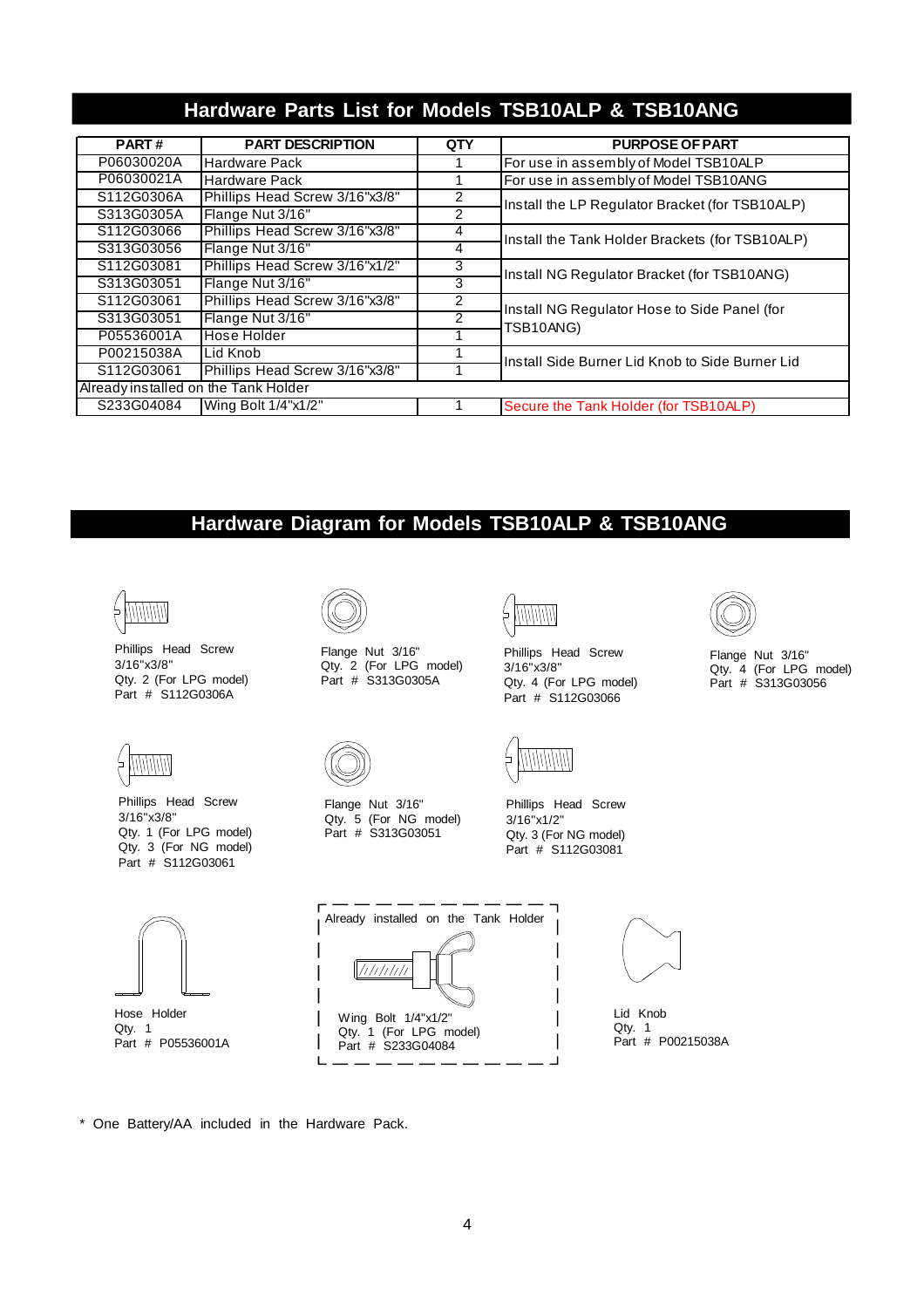**Parts Diagram for Models TSB10ALP & TSB10ANG**

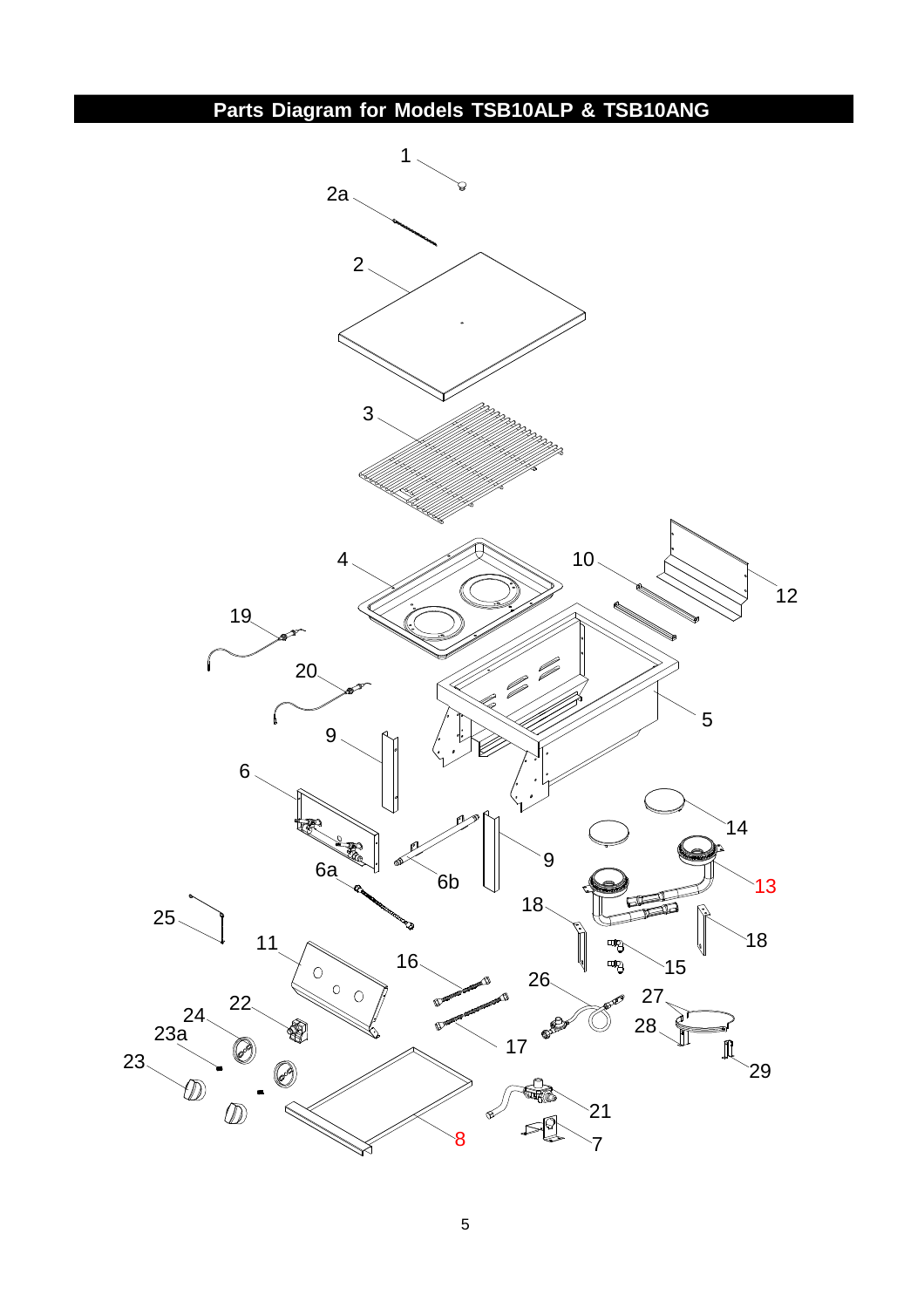| Parts List for Models TSB10ALP & TSB10ANG |                                         |            |                |  |  |  |
|-------------------------------------------|-----------------------------------------|------------|----------------|--|--|--|
| <b>KEY</b>                                | <b>DESCRIPTION</b>                      | PART#      | <b>QTY</b>     |  |  |  |
| 1                                         | Knob/Side Burner Lid                    | P00215038A | 1              |  |  |  |
| $\overline{2}$                            | Lid                                     | P0011554AA | 1              |  |  |  |
| 2a                                        | Lid Chain                               | P05522002A | 1              |  |  |  |
| 3                                         | Pot Support                             | P016040476 | 1              |  |  |  |
| $\overline{\mathbf{4}}$                   | Side Burner Body                        | P0073958FC | 1              |  |  |  |
| 5                                         | Side Burner Frame                       | P0073961F4 | 1              |  |  |  |
| 6                                         | Gas Valve/Manifold Assembly             | Y0060735   | 1              |  |  |  |
| 6a                                        | <b>Connection Hose/Gas Manifold</b>     | P03715018A | 1              |  |  |  |
| 6b                                        | <b>Gas Manifold</b>                     | P03715019B | 1              |  |  |  |
| $\overline{7}$                            | Bracket for NG Regulator (NG)           | P033040544 | 1              |  |  |  |
| 8                                         | <b>Grease Tray</b>                      | P02718064B | 1              |  |  |  |
| 9                                         | Trim Plate Left/Right                   | P03304064C | $\overline{2}$ |  |  |  |
| 10                                        | Side Burner Frame Support Bracket       | P03304059C | $\overline{2}$ |  |  |  |
| 11                                        | <b>Control Panel</b>                    | P0290448IX | 1              |  |  |  |
| 12                                        | Panel, Rear                             | P0075804FC | 1              |  |  |  |
| 13                                        | Side Burner                             | P02004041A | $\overline{2}$ |  |  |  |
| 14                                        | Side Burner Cap                         | P02013058E | $\overline{2}$ |  |  |  |
| 15                                        | Side Burner Orifice (LPG)               | P06539034A | $\overline{2}$ |  |  |  |
|                                           | Side Burner Orifice (NG)                | P06539035A | $\overline{2}$ |  |  |  |
| 16                                        | Connection Hose, Short                  | P03701033A | 1              |  |  |  |
| 17                                        | Connection Hose, Long                   | P03701034A | 1              |  |  |  |
| 18                                        | Orifice Bracket                         | P03328075C | $\overline{2}$ |  |  |  |
| 19                                        | Side Burner Electrode with Wire, Front  | P02618054A | 1              |  |  |  |
| 20                                        | Side Burner Electrode with Wire, Rear   | P02618055A | 1              |  |  |  |
| 21                                        | Regulator with Hose Assembly (NG)       | P03614007A | 1              |  |  |  |
| 22                                        | Electronic Ignitor - 2 Ports            | P02502252C | $\mathbf 1$    |  |  |  |
| 23                                        | Control Knob                            | P03411503L | 2              |  |  |  |
| 23a                                       | Control Knob Spring                     | P05504021A | $\overline{c}$ |  |  |  |
| 24                                        | Control Knob Seat                       | P03415014S | $\overline{2}$ |  |  |  |
| 25                                        | <b>Lighting Stick</b>                   | P05313026B | 1              |  |  |  |
| 26                                        | Regulator with Hose and Connector (LPG) | P03601043A | 1              |  |  |  |
| 27                                        | Tank Holder Assembly (LPG)              | P05358003T | 1              |  |  |  |
| 28                                        | Tank Holder Bracket, Left (LPG)         | P03304055F | 1              |  |  |  |
| 29                                        | Tank Holder Bracket, Right (LPG)        | P03304056F | 1              |  |  |  |
|                                           | Hardware Pack (LPG)                     | P06030020A | 1              |  |  |  |
|                                           | Hardware Pack (NG)                      | P06030021A | 1              |  |  |  |
|                                           | <b>Operator Manual</b>                  | P80151113A | 1              |  |  |  |

| For the repair or replacement parts you need:<br>Call 1-877-934-7455 M-F 8AM-4:30PM CST                                                                                                                                                                                                                                                       |
|-----------------------------------------------------------------------------------------------------------------------------------------------------------------------------------------------------------------------------------------------------------------------------------------------------------------------------------------------|
| To obtain the correct replacement parts for your gas side burner, please refer to the part numbers in this<br>parts list. The following information is required to ensure you receive the correct parts:<br>1. Model and Serial Number (see CSA label on side burner)<br>2. Part Number<br>3. Part Description<br>4. Quantity of parts needed |
| <b>Important:</b> Use only Grand Hall replacement parts. The use of any part that is not a Grand Hall replace-<br>ment part can be dangerous and will also void your product warranty. Keep this Operator's Manual for<br>convenient referral and for part replacement.                                                                       |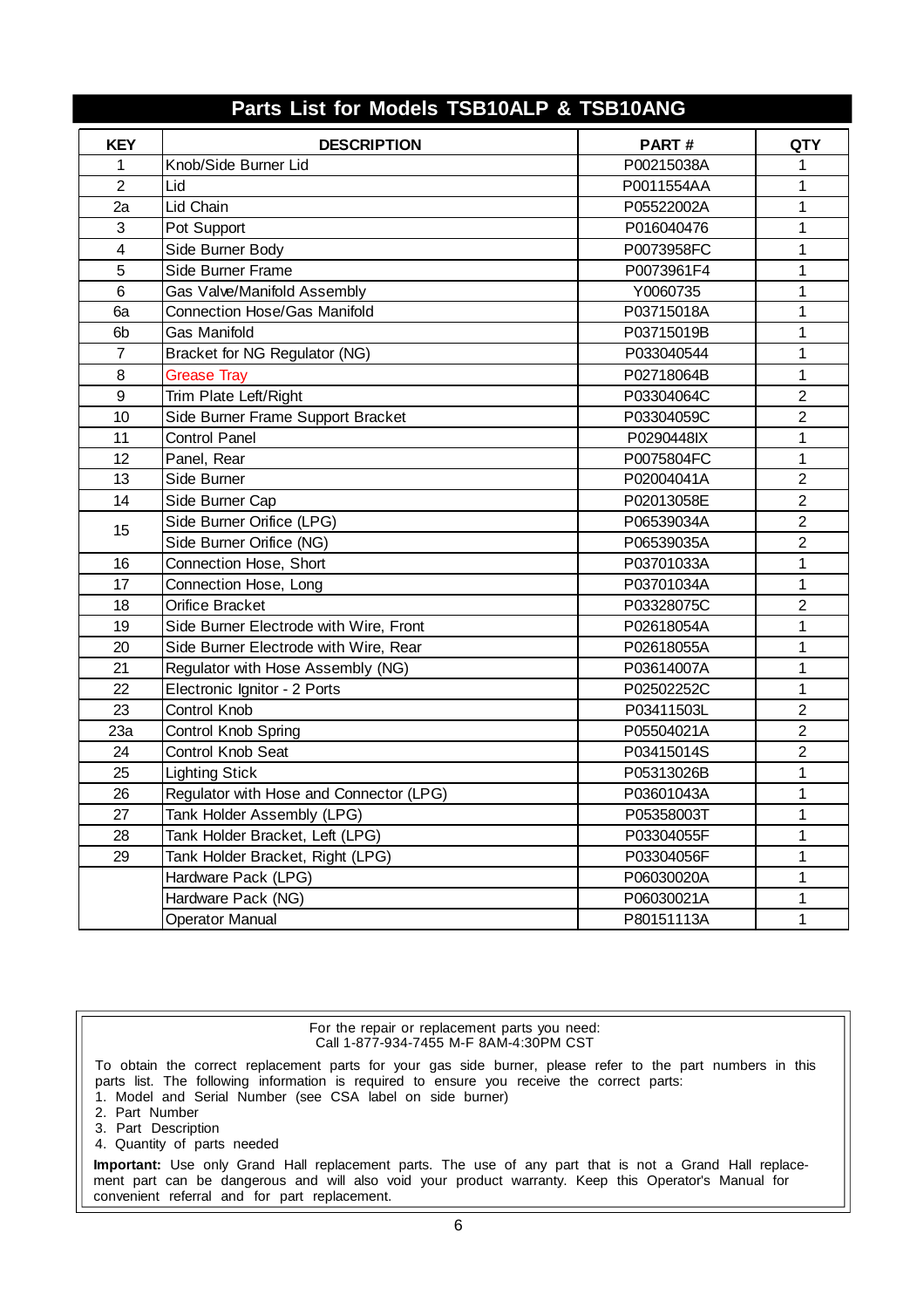### **Assembly Instructions**

**CAUTION:** You will need to build the island unit before assembling the side burner. Refer to pages 9-11 for dimensions information. Obtain assistance from another person when assembling the side burner and installing it into an island unit.



### **Install Side Burner Lid Knob and Ignitor Battery**

- Open the Side Burner Lid.
- Remove the Phillips Head Screw 3/16"x3/8" from the Side Burner Lid Knob.
- $\overline{\Box}$  Align the hole on the Side Burner Lid and the hole on the Side Burner Lid Knob. From the underside of the Side Burner Lid, insert the Phillips Head Screw 3/16''x3/8'' and tighten securely.
- $\Box$  Remove Ignitor Cap from Control Panel.
- $\Box$  Place supplied AA battery into the Ignitor Slot with positive pole facing you.
- $\Box$  Position the Cap and Spring over the AA battery and tighten onto Control Panel.





- □ Note: You will need to make 5 holes large enough for installing hardware in your Island Side Panel. 3 of the holes will be needed for installing the NG Regulator Bracket. 2 holes will be needed for installing 2 screws for the Hose Holder. You will also need to make 1 hole large enough for the Regulator Hose to fit through the Island Side Panel.
- □ Connect the NG Regulator fitting (see diagram) onto the Gas Manifold. Install the Hose Holder onto your Island Side Panel using 2 Phillips Head Screws 3/16"x3/8" and tighten using 2 Flange Nuts 3/16''. Make sure to place the NG Regulator hose into the Hose Holder.
- □ Install the NG Regulator Bracket onto your Island Side Panel using 3 Phillips Head Screws 3/16''x1/2''. Tighten 3 Flange Nuts 3/16'' onto the ends of the 3 Phillips Head Screws as shown. Place the NG Regulator into the NG Regulator Bracket.
- Connect the Swivel Nut of the 12 Foot Hose (not included in this unit) onto the NG Gas Regulator.

Phillips Head Screw 3/16"x3/8" Qty. 2 (For NG model) Part # S112G03061

Willillilli

HIIIIIIII 4

**2**

Phillips Head Screw 3/16"x1/2" Qty. 3 (For NG model) Part # S112G03081



Flange Nut 3/16" Qty. 5 (For NG model) Part # S313G03051

> Hose Holder Qty. 1

Part # P05536001A





Island shown for illustrative purposes.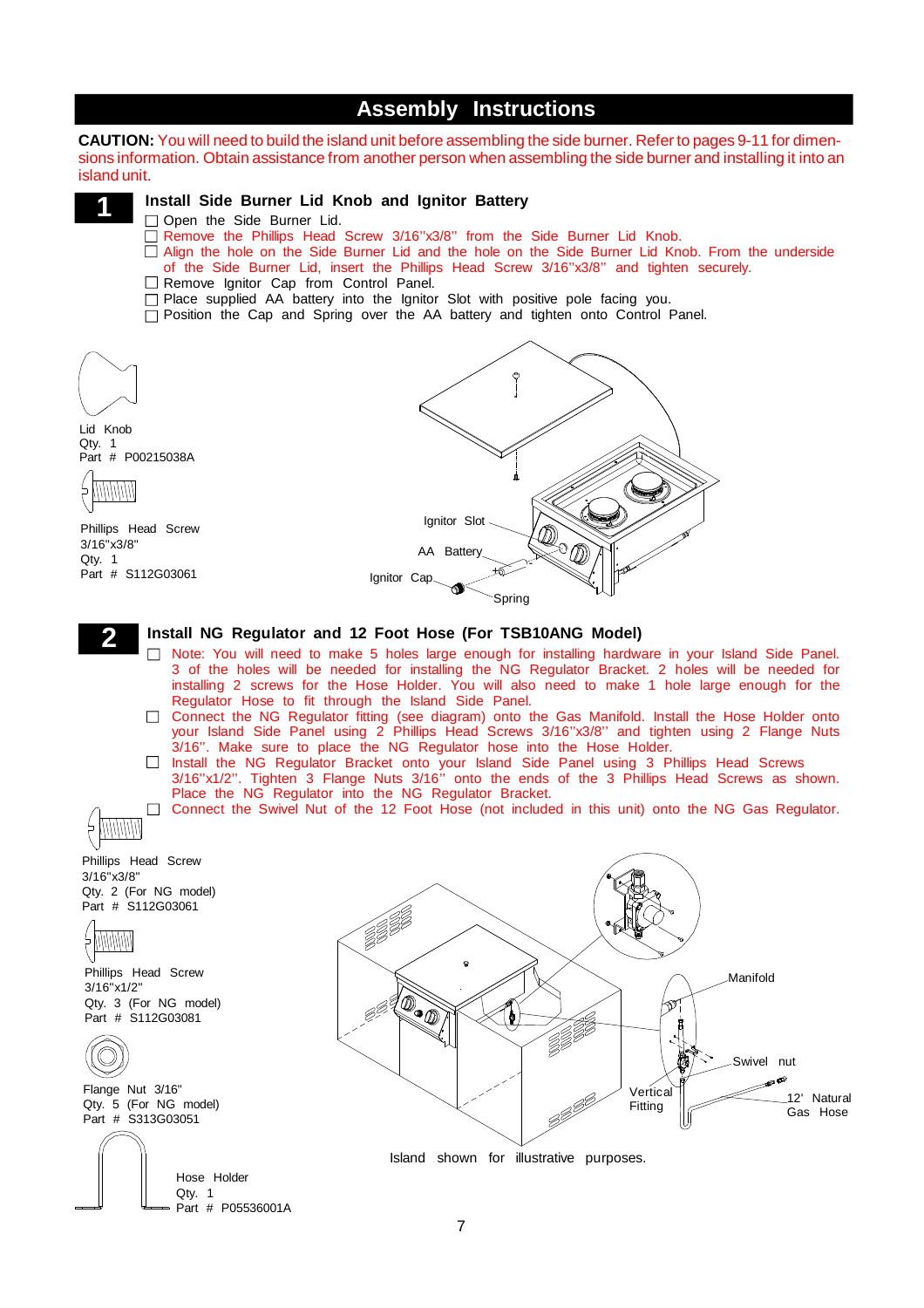CAUTION: Build your island before installing the LP Gas Tank and Partition Panel (not included in this unit). Refer to the heights listed in Fig. 4 on page 9 for constructing your grill island. An island unit is not included with the purchase of your Side Burner.



### **Install Tank Holder Brackets and LP Regulator (For TSB10ALP Model)**

- □ Note: You will need to make 4 holes on your Island Bottom Panel before installing the Tank Holder Brackets. □ You will also need to make a hole in your Island Bottom Panel to accommodate your LP Gas Tank. Make sure the diameter of the hole is at least 9 inches. Make sure the depth of the hole is greater than the height of the gas tank seat.
- $\Box$  Install the Bracket with Regulator onto the Island Side Panel using 2 Phillips Head Screws 3/16"x3/8" and 2 Flange Nuts 3/16".
- Install the Stainless Steel Tube (not included in this unit) onto the Manifold. Next, insert the other end of the Stainless Steel Tube through the hole on the Island's Side Panel. Install the Stainless Steel Tube onto the male fitting on the Bracket.
- $\Box$  Install the Tank Holder Brackets onto the Island Bottom Panel using 4 Phillips Head Screws 3/16"x3/8". Tighten 4 Flange Nuts 3/16" onto the ends of the 4 Phillips Head Screws as shown. Be sure that the flat surfaces of the Tank Holder Brackets are positioned onto the Island Bottom Panel as shown below.





Phillips Head Screw 3/16"x3/8" Qty. 2 (For LPG model) Part # S112G0306A

Flange Nut 3/16" Qty. 2 (For LPG model) Part # S313G0305A



Phillips Head Screw 3/16"x3/8" Qty. 4 (For LPG model) Part # S112G03066

Flange Nut 3/16" Qty. 4 (For LPG model) Part # S313G03056



### **Install the LP Gas Tank (For TSB10ALP Model)**

- $\Box$  Turn your LP Gas Tank Valve clockwise to the closed or OFF position.
- Remove the Wing Bolt from the Right Bracket of the Tank Holder Assembly. Reserve it for later step. Place the LP Gas Tank into the Tank Holder. Be sure that the bottom of the tank fully rests in the cutout of the Island Bottom Panel.
- □ Place the reserved Wing Bolt into the Right Bracket of the Tank Holder Assembly to secure the LP Gas Tank.
- Attach the LP Regulator with Hose onto the LP Gas Tank.



**Onewingboltisusedtosecurethe tank holder.**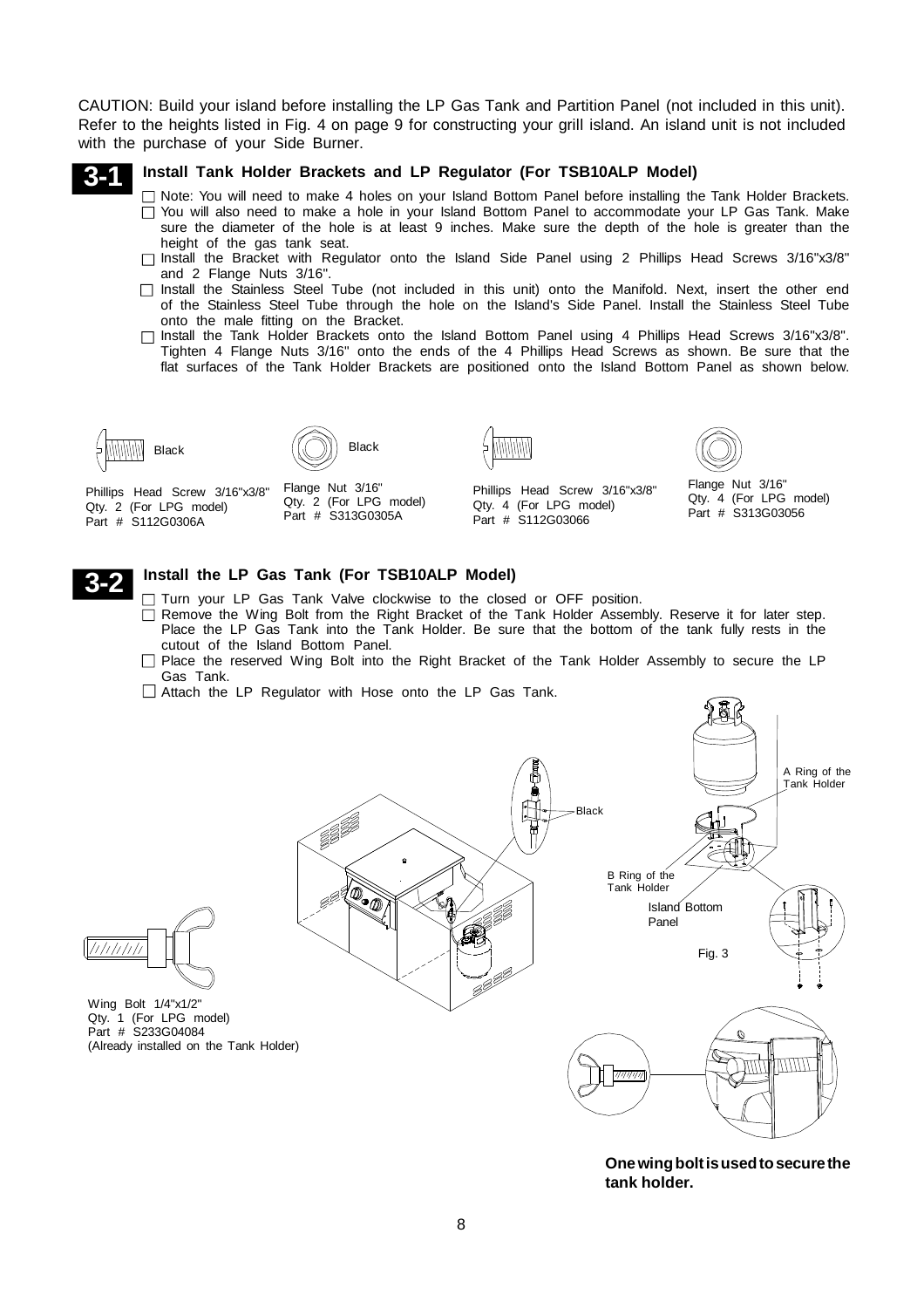## **4 Install Partition Panel (for TSB10ALP Model)**

Install the Partition Panel (not included in this unit) onto the left island. Make sure there is 22-24'' of clearance between the partition panel and the Tank Holder Assembly.



### **5 Side Burner Electrode Check**

This test will ensure that the Spark Electrode Tips are properly positioned so your Side Burner lights easily and properly.

- □ Be sure that both Control Knobs are set to "OFF" and open the Side Burner Lid.
- Press the Ignitor Cap. You should hear a "clicking" sound. Your assistant should see a blue spark within each Spark Electrode Tip . If a spark is present the Electrode Tips are properly positioned.
- $\Box$  If no spark is seen, the Spark Gap needs to be adjusted as follows:
- **•** If the gap between the Spark Electrode Tip and Burner Port is more than 3/16" wide use needle nose pliers to gently squeeze the Spark Electrode Tip to narrow gap.
- **•** Recheck the Electrode again, if no "clicking" sound is heard:
- AA Battery may be installed backwards. **-**
- Electric wires may be loose. Remove the AA **-** Battery and inspect the Ignitor Junction Box found behind the Control Panel and reconnect any loose wires.



**Failure to remove Side Burner Lid during the lighting procedures could result in a fire or explosion that could cause serious bodily injury, death, or property damage.**

**Install Cooking Components**<br> **6 D** Position the Pot Support over the Burners. Place the Side Burner Lid over the Pot Support.



### **Final Side Burner Assembly**

**Step When you have finished assembling your side burner, be sure that all screws are tightened for safe operation of your side burner.**

**Before each use of the side burner, make sure the Grease Tray is fully seated under the side burner Bowl.**

**CAUTION: The Grease Tray should be inspected before each side burner use to be sure there is no excessive grease buildup. Clean the Grease Tray frequently to eliminate grease build-up and to prevent grease fires.**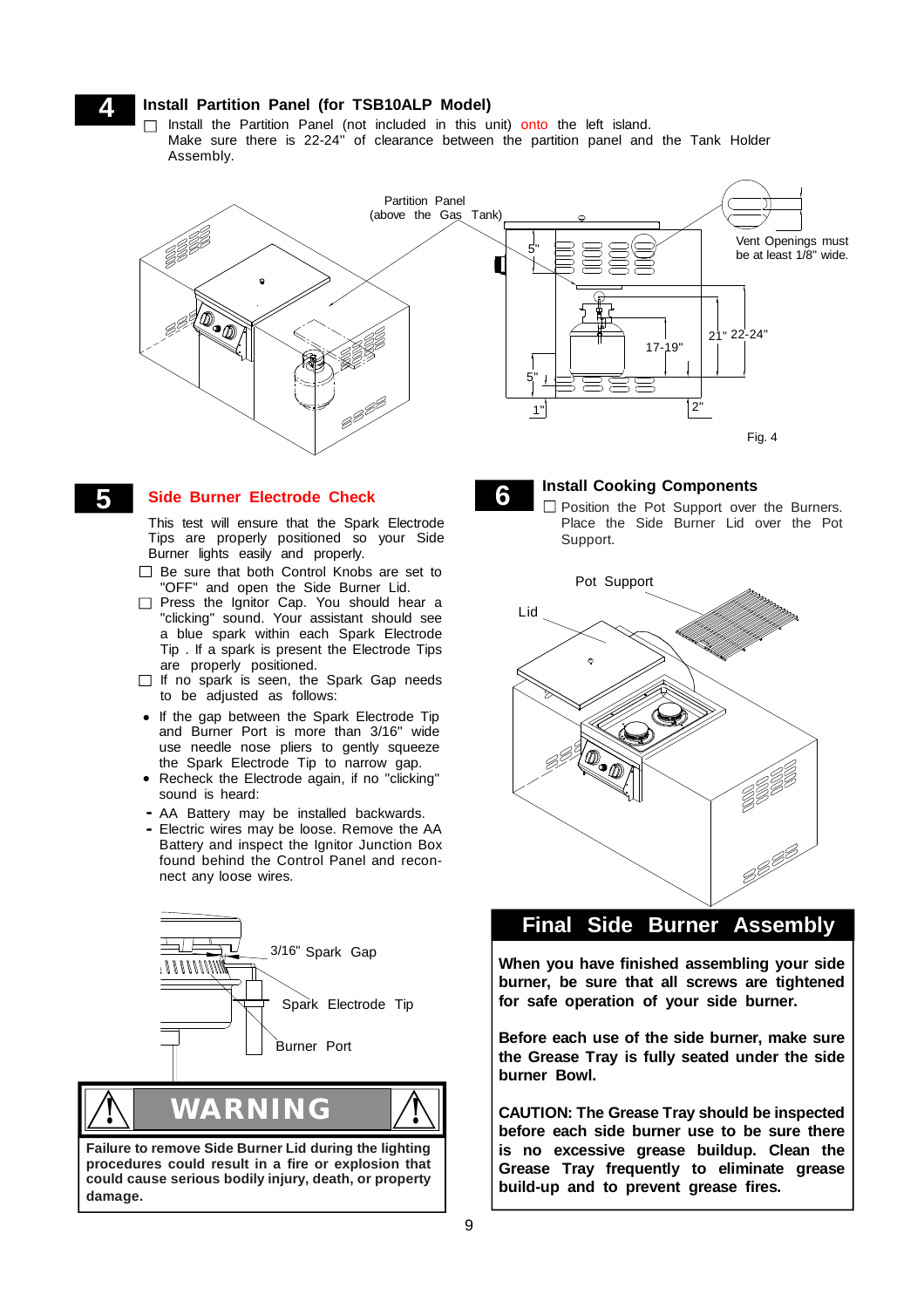### **LP Gas Tank Installation**

### **CORRECT LP GAS TANK USE**

- □ LP Gas side burner models are designed for use with a standard 20 lb. Liquid Propane Gas (LP Gas) tank, not included with side burner. **Never** connect your side burner to an LP Gas tank that exceeds this capacity. A tank of approximately 12 inches in diameter by 18-1/2 inches high is the maximum size LP Gas tank to use. **You must use an** "**OPD" gas tank which offers a listed Overfill Prevention Device.** This safety feature prevents the tank from being overfilled which can cause a malfunction of the LP Gas Tank, regulator, and/or side burner.
- $\Box$  The LP Gas tank must be constructed and marked in accordance with the Specifications for LP-Gas Cylinders of the U.S. Department of Transportation (D.O.T.) or the National Standard of Canada, CAN/ CSA-B339, Cylinders, Spheres and Tubes for Transportation of Dangerous Goods; and Commission, as applicable.
- $\Box$  The LP Gas tank must have a shutoff valve, terminating in an LP Gas supply tank valve outlet, that is compatible with a Type 1 tank connection device. The LP Gas tank must also have a safety relief device that has a direct connection with the vapor space of the tank.
- $\Box$  The tank supply system must be arranged for vapor withdrawal.
- $\Box$  The LP Gas tank must have a collar to protect the tank valve.
- □ Never connect an unregulated LP gas tank to your side burner. The gas regulator assembly supplied with your gas grill is adjusted to have an outlet pressure of 11" water column (W.C.) for connection to an LP gas tank. Only use the regulator and hose assembly supplied with your side burner. Replacement regulators and hose assemblies must be those specified by Grand Hall.
- $\Box$  Have your LP Gas dealer check the release valve after every filling to ensure it remains free of defects.
- Always keep LP Gas tank in upright position.
- □ Do not subject the LP Gas tank to excessive heat.
- $\Box$  Never store an LP Gas tank indoors. If you store your side burner unit indoors, always disconnect the LP Gas Tank first and store it safely outside.
- LP Gas tanks must be stored outdoors in a wellventilated area and out of the reach of children.
- $\Box$  Disconnected LP Gas tanks must not be stored in a building, garage or any other enclosed area.
- $\Box$  The regulator and hose assembly can be seen after opening the island's door and must be inspected before each use of the side burner. If your regulator and hose are damaged in any way, they must be replaced prior to using the side burner again.
- $\Box$  Any attempt to convert your side burner from one fuel type to another is extremely hazardous and will void the warranty.
- **Never** light your gas side burner with the lid closed or before checking to ensure the burners are fully seated over the gas valve orifices.
- **Never** allow children to operate your side burner. Do not allow children or pets to play near your side burner. Always supervise children and pets if they are in the vicinity of the unit.
- $\Box$  Use of alcohol, prescription or non-prescription drugs can impair your ability to properly assemble and safely operate your side burner.
- $\Box$  Keep fire extinguisher readily accessible. In the event of a oil/grease fire, do not attempt to extinguish with water. Use type B extinguisher or smother with dirt, sand or baking soda.
- $\Box$  In the event of rain, turn off the burners and gas supply. Wait for the side burner to cool, and then place a cover on it.
- $\Box$  Use your side burner on a level, stable surface in an area clear of combustible materials.
- $\Box$  Do not leave side burner unattended when in use.
- $\Box$  Do not move the appliance when in use.
- $\Box$  Allow the side burner to cool before moving or storing.
- $\Box$  Do not use your side bumer as a heater.
- $\Box$  This side burner is not intended to be installed in or on recreational vehicles and/or boats.
- $\Box$  The side burner is not intended for commercial use.
- $\Box$  Never use charcoal or lighter fluid in this gas side burner.



- A. Do not store a spare LP-Gas tank under or near this appliance.
- B. Never fill the tank beyond 80 percent full; and
- C. If the information in " $(a)$ " and " $(b)$ " is not followed exactly, a fire causing death or serious injury may occur.

Refer to this table when designing the island unit for the TSB10ALP/NG Model. Side\* and Rear\* show the minimum amount of distance the unit must be from combustibles (ex. Vinyl or wood siding, fences and overhangs) or sources of ignition (ex. Pilot lights on water heaters and live electrical appliances). Height\* shows the minimum height the island unit must be starting from the ground up.

**! WARNING !**

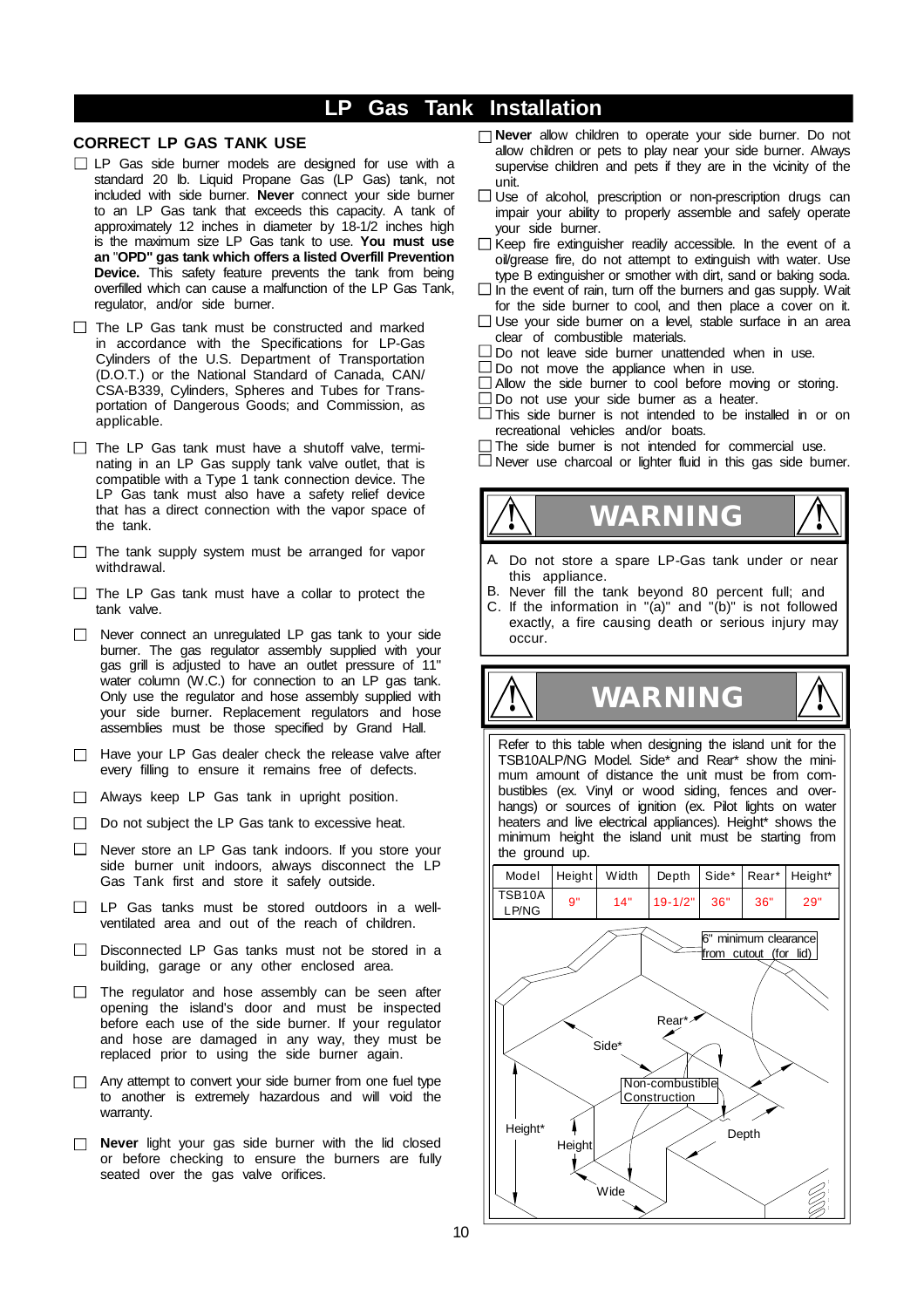### **NOTE about LP Gas Tank Exchange Programs**

- $\Box$  Many retailers that sell gas appliances offer you the option of replacing your empty LP Gas tank through an exchange service. Use only those reputable exchange companies that inspect, precision fill, test, and certify their tanks. Exchange your tank only for an OPD safety featureequipped tank as described in the LP Gas tank section of this Guide.
- $\Box$  Always keep new and exchanged LP Gas tanks in an upright position during use, transit or storage.
- $\Box$  Leak test new and exchanged LP Gas tanks BEFORE connecting one to your side burner.

### **How to Leak Test your LP Gas Tank**

### **For your safety:**

- $\Box$  All leak tests must be repeated each time your LP Gas tank is exchanged or refilled.
- $\Box$  When checking for gas leaks do not smoke.
- $\Box$  Do not use an open flame to check for gas leaks.
- □ Your side burner must be leak tested outdoors in a wellventilated area, away from ignition sources such as gas fired or electrical appliances. During the leak test, keep your side burner away from open flames or sparks.
- $\Box$  Do not use household cleaning agents. Damage to gas assembly components can result.
	- $\ddot{Y}$  Use a clean paintbrush and a 50/50 mild soap and water solution.
	- Brush soapy solution onto LP Gas tank in the areas indicated by the arrows. See diagram. Ÿ
	- If growing bubbles appear do not use or move the LP Gas tank. Call an LP Gas Supplier or your Fire Department. Ÿ



If growing bubbles appear do not use or move the LP Gas tank. Contact an LP Gas Supplier or your fire department! **! WARNING !**

**Secure a 20lb LP Gas Tank to Gas Side Burner** Note: You can only use 20lb LP Gas Tank with this Side Burner.

**NOTE:** When using Propane (LP), EXTREME CAU-TION should be used to provide ample ventilation of vapor from the enclosure. LP Gas vapor is heavier than air and SERIOUS INJURY from a DANGEROUS EXPLOSION could occur if LP Gas is allowed to accumulate in an enclosure and then ignited. Both the Barbeque enclosure and LP cylinder enclosure require venting that must be provided at the floor level of the enclosure to allow any leaking LP Gas vapor to escape (see Fig. 6).

**NOTE:** When installing a barbeque equipped for liquid propane (LP) in an island, the LP tank must be in a separate enclosure that is completely isolated from the barbeque. It must be cross-ventilated in accordance with local codes. The LP tank MUST NEVER be installed directly under the barbeque.

**NOTE:** The total of the upper ventilation openings must be a minimum of 20 sq. inches. The total of the lower ventilation openings must be a minimum of 10 sq. inches. Upper and lower ventilation openings MUST BE PROVIDED on both sides of built-in construction. The top of the upper ventilations openings must be located within 5" from the top of the island. The bottom of the lower ventilation openings must be at least 1" or less from the floor of the island. The top of the lower ventilation openings cannot be more than 5" from the floor of the island. Every ventilation opening must have a minimum of 1/8" (See Fig. 4 on page 9). Contact a Grand Hall associate for more details.



Note: The built-in appliance for use with a remote selfcontained LP Gas supply system must use rigid pipe, semi-rigid tubing or a connector complying with the Standard for Connections for Gas Appliance, ANSI Z21.24/CSA 6.10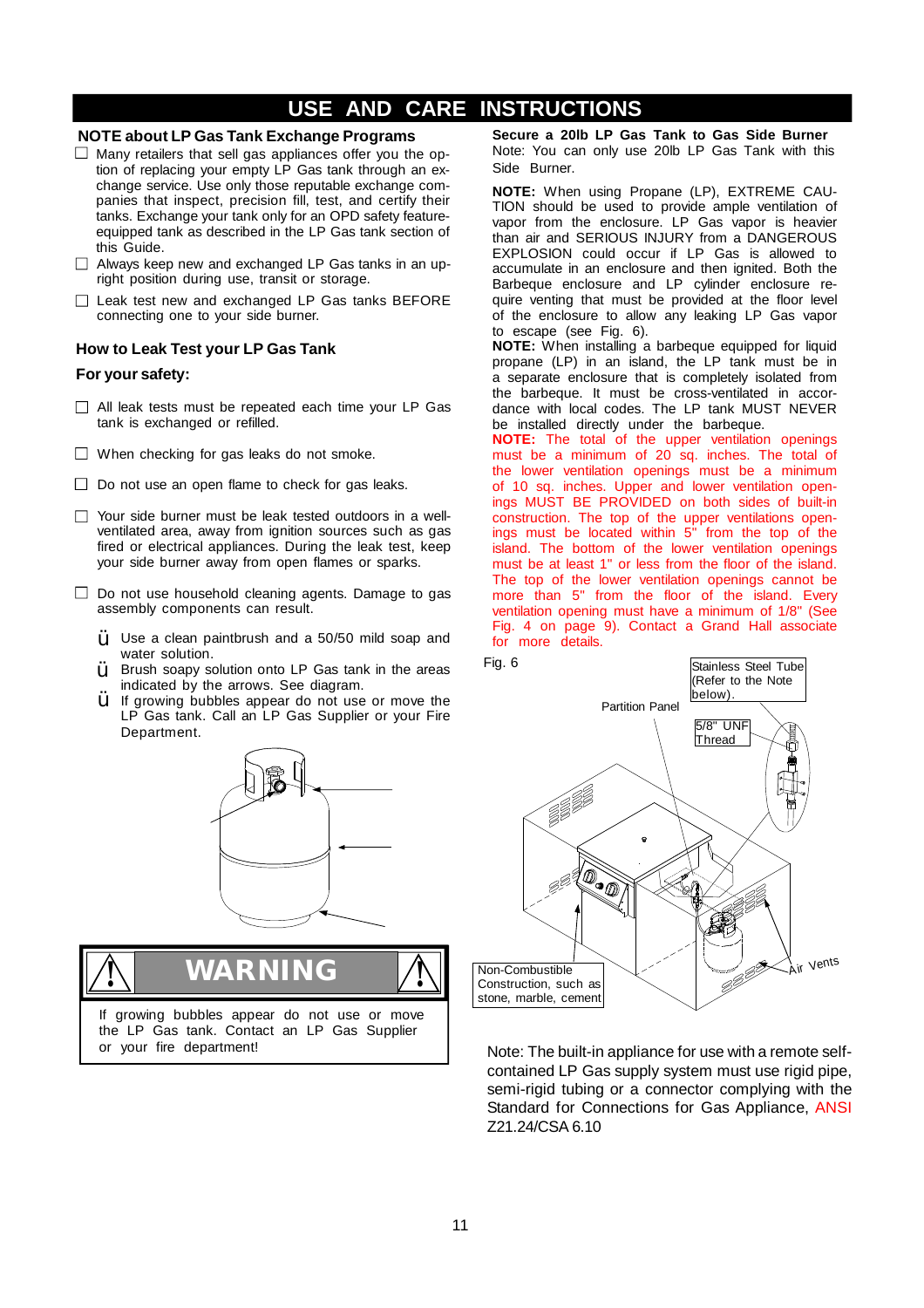### **LP Gas Model only:**

### **Connect Regulator with Hose to your LP Gas Tank**

- Turn all Burner Valves to the OFF position. Inspect the valve connection port and regulator assembly for damage or debris. Remove any debris. Never use damaged or plugged equipment.
- $\Box$  Connect the regulator assembly to the tank valve and HAND TIGHTEN nut clockwise to a full stop. DO NOT use a wrench to tighten because it could damage the Quick Coupling Nut and result in a gas leak/fire hazard.
- $\Box$  Open the tank valve (counterclockwise) 1/4 to 1/2 of a full turn, and use a soapy water solution to check all connections for leaks before attempting to light your side burner. See **"Check all connections for LP Gas Leaks"**. If a leak is found, turn the tank valve off and do not use your side burner until the leak is repaired.



**CAUTION:** When the appliance is not in use the gas must be turned off at the tank. Place dust cap on cylinder valve outlet whenever the cylinder is not in use. Only install the type of dust cap on the cylinder valve outlet that is provided with the cylinder valve. Other types of caps or plugs may result in leakage of propane.



- **1. Do not store spare LP cylinder within 10 feet (3m) of this appliance.**
- **Do not store or use gasoline or other 2. flammable liquids andvaporswithin25 feet (8m) of this appliance.**
- **When cooking with oil/grease, do not 3. allow the oil/grease to get hotter 350°F (177°C)**
- **4. Do not leave oil/grease unattended.**

### **Check all connections for LP Gas Leaks**

**Never** test for leaks with an open flame. Prior to first use, at the beginning of each season, or every time your LP Gas tank is changed, you must check for gas leaks. Follow these three steps:

- $\Box$  Make a soap solution by mixing one part liquid detergent and one part water.
- $\Box$  Turn the side burner Control Knobs to the full OFF position, then turn the gas ON at source.
- $\Box$  Apply the soap solution to all gas connections indicated by the arrows. See diagram. If bubbles appear in the soap solution the connections are not properly sealed. Check each fitting and tighten or repair as necessary.



### **Disconnecting A Liquid Propane Gas (LPG) Tank From Your Side Burner**

- $\Box$  Make sure the Burner Valves and LP Gas tank valve are off. (Turn clockwise to close.)
- $\Box$  Detach the hose and regulator assembly from the LP Gas tank valve by turning the Quick Coupling Nut counterclockwise. Do not use a wrench or any tools when turning the Quick Coupling Nut.



**Failure to read and follow the Use and Care Instructionscouldresultinafireorexplosion that couldcauseseriousbodilyinjury,deathor property damage.**

**!**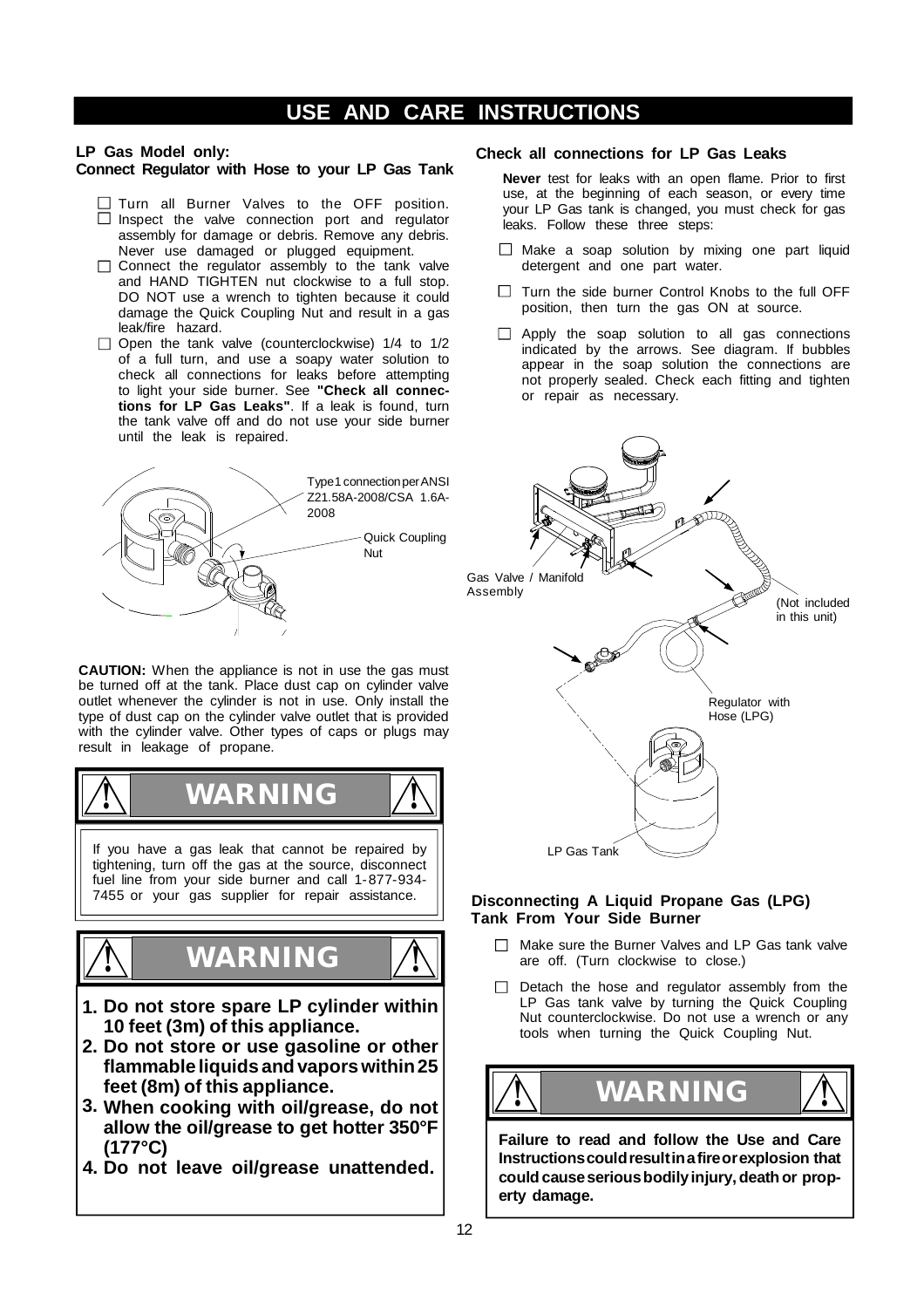### **Natural Gas Connection**

### **Natural Gas Model only:**

### **Connecting Natural Gas To Your Side Burner**

 $\square$  Connect the Swivel nut of the 12' Natural Gas Hose to the horizontal fitting of NG Regulator as shown in **Fig.1**. Connect the other hose end (male plug) to the gas supply line from your home. Read and follow the "Natural Gas Safety Instructions" below.

### **Natural Gas Safety Instructions**

- $\Box$  Your natural side burner is designed for use with natural gas (NG) only. The gas pressure Regulator supplied with this appliance **must** be installed and used on your side burner. The unit and Regulator are set to operate with an outlet pressure of 4" W.C.
- $\Box$  Install a Shutoff Valve at the gas supply source outdoors at a point after the gas pipe exits the outside wall and before the quick-disconnect hose. Or install it at the point before the gas line piping enters the ground. See **Fig. 2**.
- $\Box$  Pipe sealing compound or pipe thread tape resistant to the action of natural gas must be used on all male pipe thread connections.
- $\Box$  Disconnect your side burner from fuel source when the gas supply is being tested at high pressures. This side burner and its individual shutoff valve must be disconnected from the gas supply pipe system during any pressure testing of that system at pressure in excess of 1/2 psi (3.5kpa).
- $\Box$  Turn off your side burner when the gas supply is being tested at low pressures. The side burner must be isolated from the gas supply pipe system by closing its individual manual shutoff valve during any pressure testing of the gas supply pipe system at pressures equal to or less than 1/2 psi (3.5kpa).
- $\Box$  The Quick Disconnect connects to a 3/8 inch NPT thread from the gas source. The Quick Disconnect fitting is a hand operated device that automatically shuts off the flow of gas from the source when it is disconnected.
- $\Box$  The Quick Disconnect fitting can be installed horizontally or pinpointing downward. DO NOT install the fitting with the opening pointing upward because the fitting could collect water and debris.
- The Dust Covers (plastic plugs) provided with the Quick Disconnect Hose help keep the open ends clean while disconnected.

**WARNING:** Do not route the 12 Foot Quick Disconnect Hose under a deck. The hose must be visible and inspected prior to each side burner use.



### **Gas Line Piping:**

- $\Box$  If the length of line required does not exceed 50 feet, use a 5/8" O.D. tube. One size larger should be used for lengths greater than 50 feet.
- $\Box$  Gas piping must be copper tubing, type K or L; polyethylene plastic tube, with a minimum wall thickness of 0.62 inch; or standard weight (schedule 40) steel or wrought iron pipe.
- $\Box$  Copper tubing must be tin-lined if the gas contains more than 0.3 grams of hydrogen sulfide per 100 cubic feet of gas.
- $\Box$  Plastic tubing is suitable only for outdoor, underground use.
- $\Box$  Gas piping in contact with earth, or any other material which may corrode the piping, must be protected against corrosion in an approved manner.
- $\Box$  Underground piping must have a minimum of 18" cover.



#### **Check all connections for Natural Gas Leaks**

**Never** test for leaks with an open flame. Prior to first use and at the beginning of each season, you must check for gas leaks. Follow these three steps:

- Make a soap solution by mixing one part liquid detergent and one part water.
- □ Turn the side burner Control Knobs to their full OFF positions. Next, turn the gas ON at the source.
- Apply the soap solution to all gas connections indicated by the arrows. See **Fig.3**. If bubbles appear in the soap solution the connections are not properly sealed. Check each fitting and tighten or repair as necessary.



Hose, 12 ft./ NG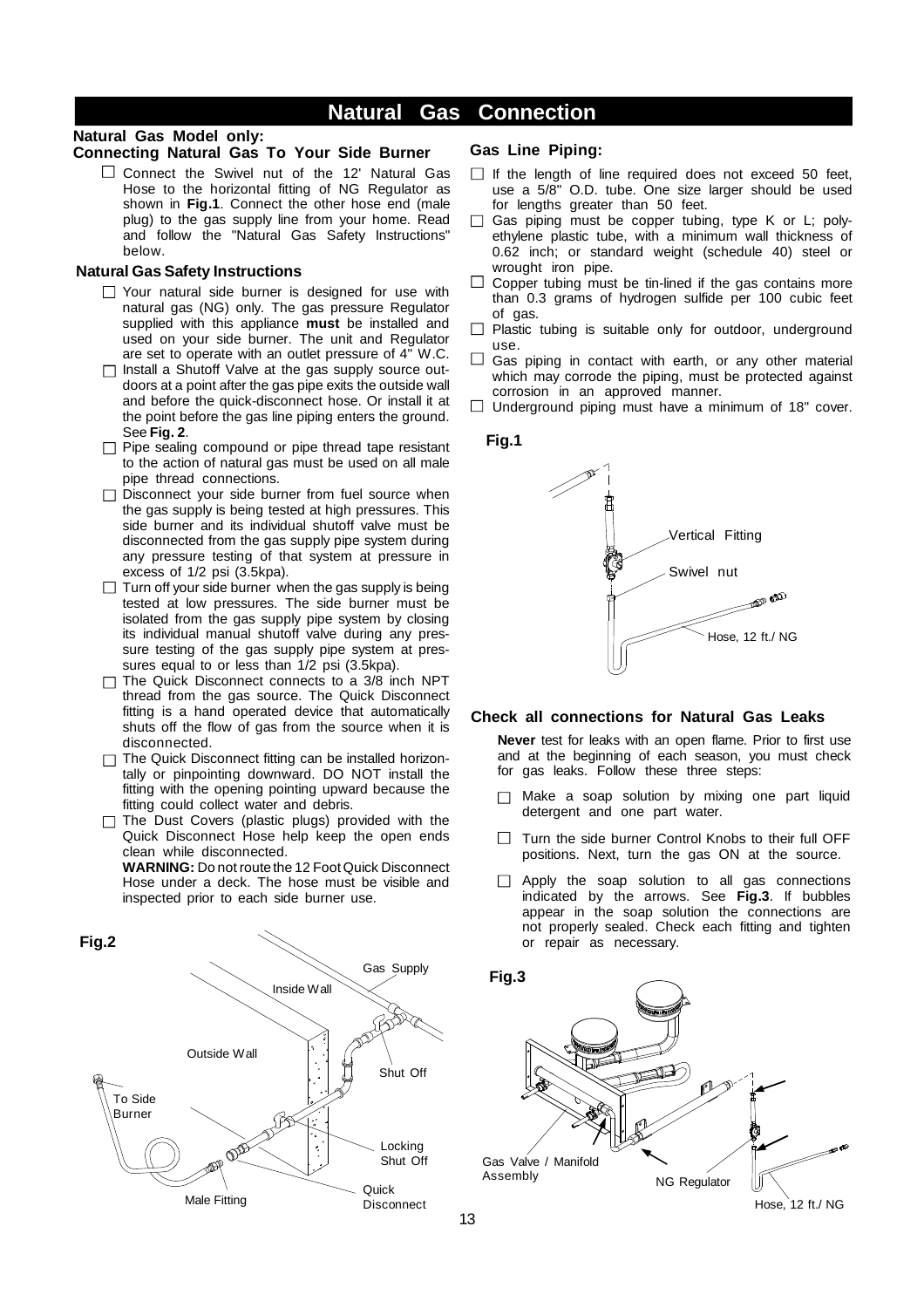### **Side Burner Lighting Instructions**

- 1. Before each use, check all hoses for cracks, nicks, cuts, burns, or abrasions. If a hose is damaged in any way, do not use your side burner before replacing the hose with an authorized part from the Parts List. Also make sure all gas supply connections are securely tightened.
- Familiarize yourself with the Safety and Use and Care 2. instructions in this Guide. Do not smoke while lighting side burner or checking gas supply connections.
- 3. Be sure the LP Gas tank is filled.
- 4. Open the Side Burner Lid.



5. Set Control Knobs to OFF and open the LP Gas tank valve **SLOWLY 1/4 of a full turn**. For Natural Gas open the Shut Off Valve at the source.



6. Push and turn the control knob to HI/ $\phi$  and press the electric ignitor 3 to 4 seconds to light the burner.





- 7. If ignition does not occur in 5 seconds, turn gas off at source and turn Control Knobs OFF. Wait at least 5 minutes for gas to clear, then retry. If your side burner still fails to light turn the burner Control Knob(s) and gas source OFF and conduct a leak test of ALL gas connections and gas sources as explained in the Use and Care section of this guide. If no leaks are detected, wait 5 minutes for any gas to clear and repeat the lighting procedure.
- 8. After one Burner is lit, turn the tank valve SLOWLY one more 1/4 of a turn.

### **Manually Lighting Your Side Burner By Paper Match**

To light your gas side burner by match, insert a match into the Lighting Stick and follow steps 1 through 5 of the Side Burner Lighting Instructions. Then, light the match and place Lighting Stick through the Pot Support on the side burner as shown below. Turn the nearest Control Knob to the HI/<sup> $\dagger$ </sup> setting to release gas. The Burner should light immediately.



Note: Island is shown for illustrative purposes only. Island is not included with Side Burner unit.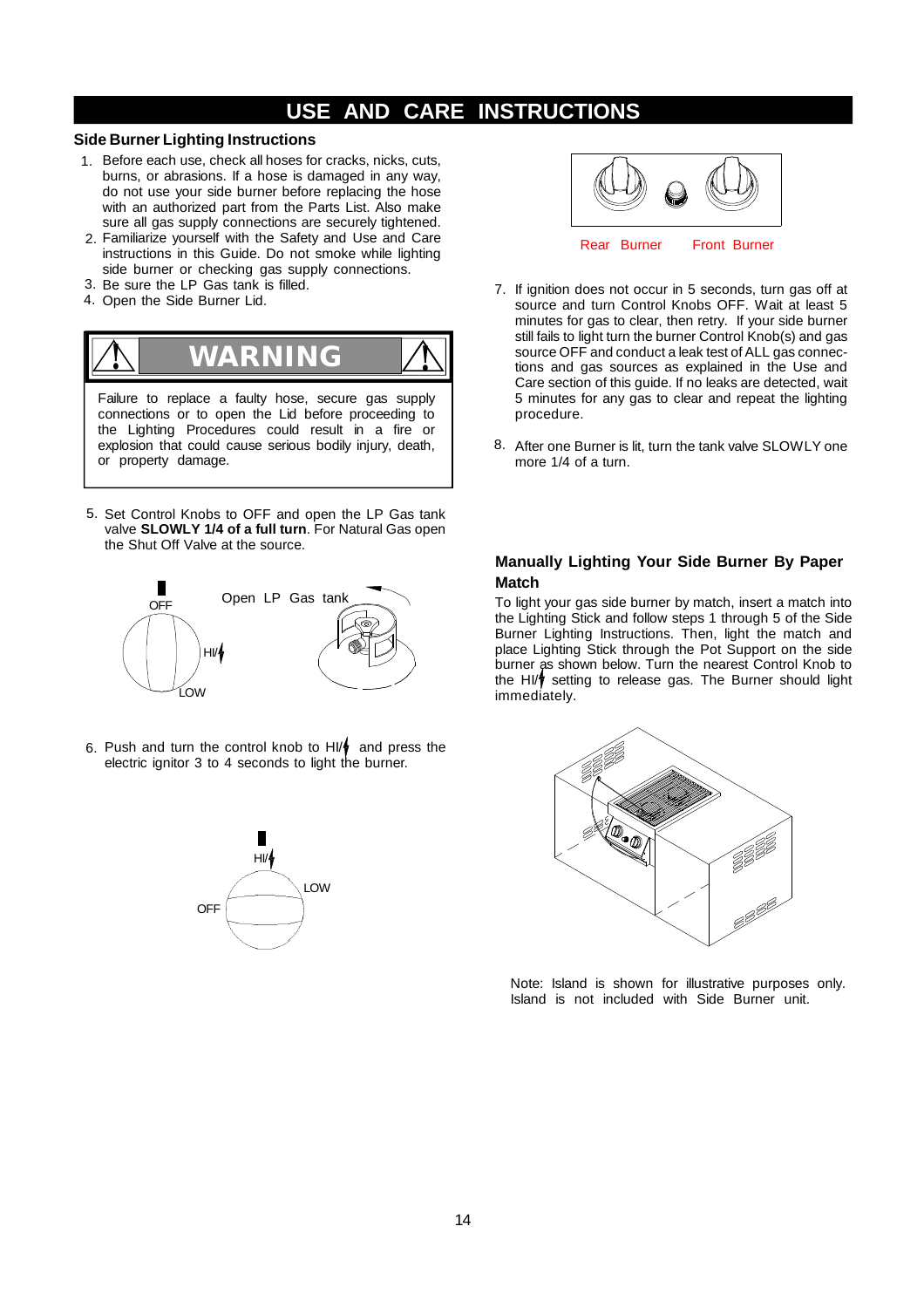### **Troubleshooting**

### **If the side burner fails to light :**

- 1. Turn gas off at source and turn Control Knobs to OFF. Wait at least 5 minutes for gas to clear, then retry.
- 2. If your side burner still fails to light, check gas supply and connections.
- 3. Repeat lighting procedure. If your side burner still fails to operate, turn the gas off at source, turn the Control Knobs to OFF, then check the following:
- $\Box$  Obstruction in gas line **Correction:** Remove regulator hose from side burner. Do not smoke! Open gas supply for one second to clear any obstruction from fuel line. Close off gas supply at source and reconnect fuel line to side burner.
- $\Box$  Disconnected Electric Wires **Correction:** Inspect the Electric Ignitor (see Parts List) found in the Control Box. Connect loose Electric wires to Junction Box and try to light the side burner.
- □ Weak AA Battery **Correction:** Remove the Ignitor Cap and replace the battery.
- $\Box$  If the side burner still does not light you may need to purge air from the gas line or reset the regulator excess gas flow device. **Note:** This procedure should be done every time a new LP Gas tank is connected to your side burner.



during cooking. Keep your face and body a safe distance (at least 18 inches) from the side burner when lighting your side burner by match.

### **To purge air from your gas line and/or reset the regulator excess gas flow device:**

- Turn Control Knobs to the OFF position.
- $\Box$  Turn off the gas at the source.
- $\Box$  Disconnect regulator from LP Gas tank. For Natural Gas disconnect regulator from 12 ft. Natural Gas Hose.
- $\Box$  Let unit stand 5 minutes to allow air to purge from gas line.
- Reconnect regulator to the LP Gas tank.  $\Box$ For Natural Gas reconnect regulator to 12 ft. Natural Gas Hose.
- $\Box$  Turn tank valve on SLOWLY 1/4 of a turn. For Natural Gas open Shut Off valve.
- $\Box$  Open the side burner Lid.
- Push and turn the Control Knob to HI/ $\oint$  and press the electric ignitor 3 to 4 seconds to light the burner.

**WARNING ! !**

Should a FLASHBACK fire occur in or around the Burners, follow the instructions below. Failure to comply with these instructions could result in a fire or explosion that could cause serious bodily injury, death, or property damage.

- Shut off gas supply to the gas side burner. Ÿ
- Turn the Control Knobs to OFF position. Ÿ
- Put out any flame with a Class B fire extinguisher. Ÿ

### **GRILL INFORMATION CENTER** Call 1-877-934-7455 Monday - Friday 8:00am-4:30pm CST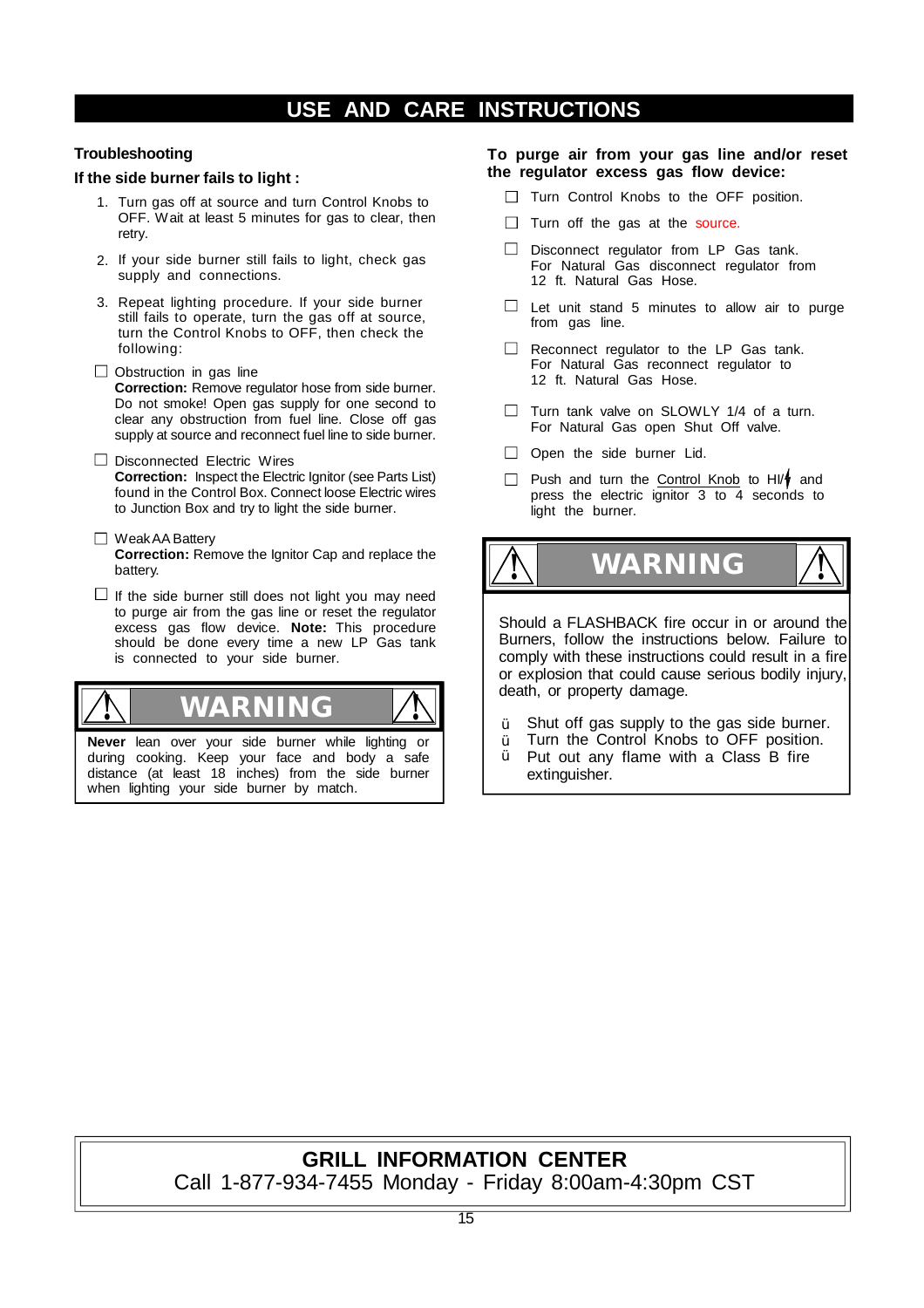### **CLEANING AND MAINTENANCE**

Proper care and maintenance will keep your side burner in top operating condition and prolong its life. Follow these cleaning procedures on a timely basis and your side burner will stay clean and operate with minimum effort.

**CAUTION:** Be sure your side burner is OFF and cool before cleaning.

### **Cleaning The Pot Support**

 $\Box$  Before initial use, and periodically thereafter, wash your Pot Support in a mild soap and warm water solution. You can use a wash cloth or vegetable brush to clean your Pot Support.

### **Cleaning The Grease Tray**

 $\Box$ To reduce the chance of fire, the Grease Tray should be visually inspected before each side burner use. Remove any grease and wash Grease Tray with a mild soap and warm water solution.

### **Cleaning the Inside of the Side Burner Lid**

Visually inspect the inside of the Side Burner Lid before each side burner use. Remove any grease and wash with a mild soap and warm water solution.

### **Routine Cleaning of The Side Burner Interior**

- At least every 3 months, you must give your entire side burner a thorough cleaning to minimize your risk of grease fire and keep the side burner in top shape.
- 1. Turn all Burner Knobs to the full OFF position.
- 2. Turn the gas off at the source.
- 3. Disconnect the Regulator from the source. Inspect the hose with regulator assembly for cracking, cuts or any other damage, and replace as neccessary. Refer to the Parts List in this Operator's Manual.
- 4. Remove and clean the Pot Support.
- 5. Brush the inside and bottom of the side burner with a fiber pad or nylon brush and wash with a mild soap and warm water solution. Rinse thoroughly and let dry.
- 6. Check each Spark Electrode, adjusting as needed. The space between the Spark Electrode Tip and Burner should be approximately 3/16".
- 7. Replace the Pot Support.
- 8. Reconnect the gas source and observe the Burner flame for correct operation.

### **Cleaning Exterior Stainless Steel Surfaces:**

- Routine care and maintenance is required to preserve the appearance and corrosion resistance of stainless steel. The fact is stainless steel can corrode, rust and discolor under certain conditions. Rust is caused when regular steel particles in the atmosphere become attached to the stainless steel surface. Steel particles can also become attached to your side burner if you use steel wool or stiff wire brushes to clean the side burner instead of non-abrasive cloth, sponge or nylon cleaning tools. In coastal areas rust pits can develop on stainless surfaces that cannot be fully removed. Bleach and other chlorine based solutions used for household and pool cleaning can also cause corrosion to stainless steel. Weathering, extreme heat, smoke from cooking and machine oils used in the manufacturing process of stainless steel can cause stainless steel to turn tan in color. Although there are many factors which can affect the surface appearance of stainless steel, they do not affect the integrity of the steel or the performance of the side burner.
- $\Box$  To help maintain the finish of stainless steel follow these cleaning tips for the best results:
- 1. After every use (after your side burner has cooled down), wipe stainless surfaces with a soft, soapy cloth or sponge then rinse with water. Be sure to remove all food particles, sauces or marinades from stainless steel because these can be highly acidic and damaging to stainless surfaces.
- Never use abrasive cleaners, scrubbers or stiff wire brushes of any type on your side burner. 2.
- Use a heat resistant Stainless Steel Cleaner and rub or wipe in the direction of the stainless steel grain or polish lines. Do not polish against the grain. 3.

**! WARNING !**

**Failure to comply with these instructions could resultina fire orexplosionthatcouldcause serious bodily injury, death or property damage.**

Keep side burner area clear and free from combustible materials, gasoline and other flammable vapors and liquids.

Do not obstruct the flow of air for combustion and ventilation.

Keep the ventilation openings of the tank enclosure cabinet free and clear of debris.

Visually check burner flames occasionally to ensure proper flame pattern as shown below.

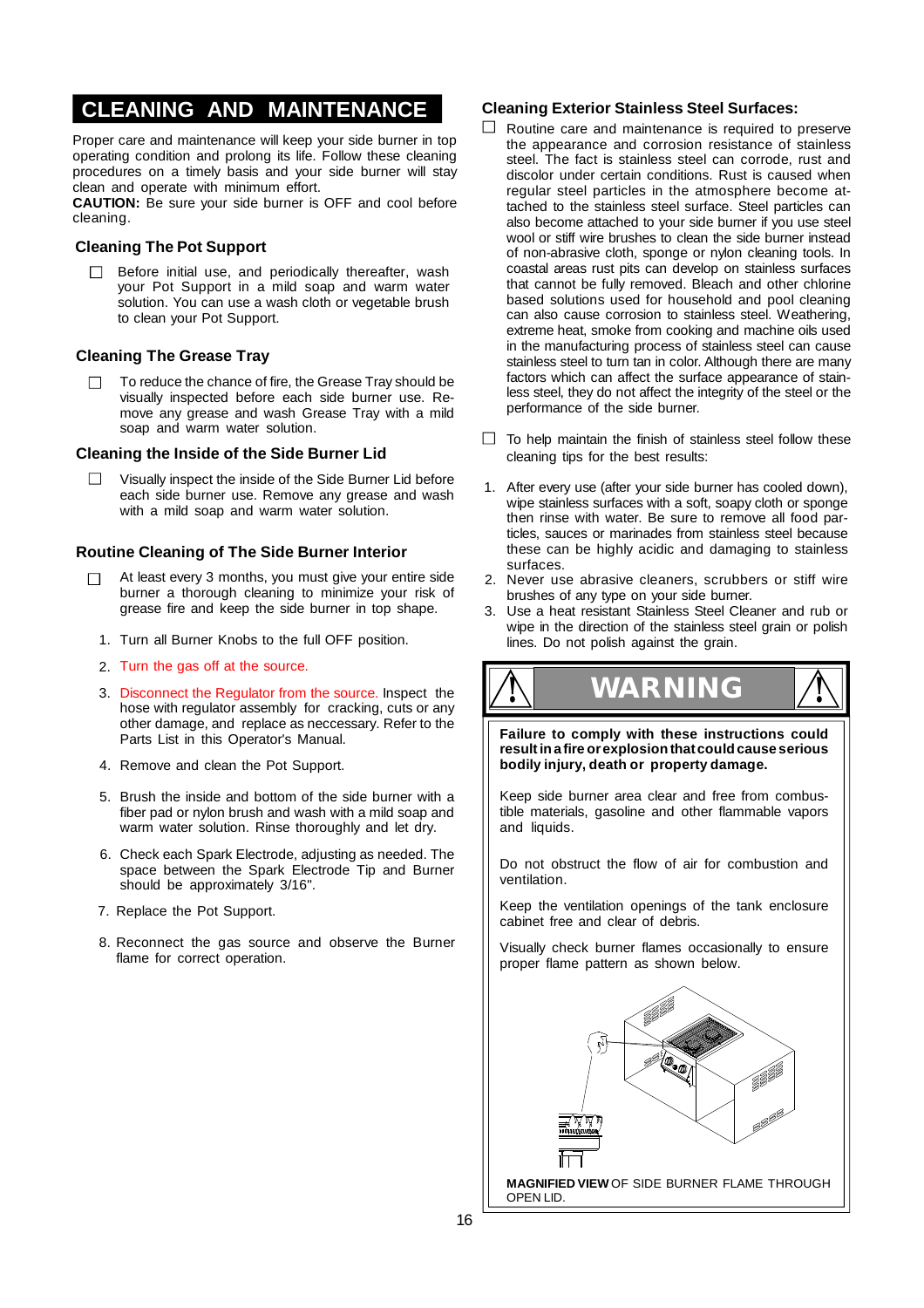### **CLEANING THE BURNER TUBES AND BURNER PORTS** 2.

To reducethe chance of **FLASHBACK FIRE**you must clean the Burner Tubes as follows at least once a month in summer and fall or whenever spiders are active in your area, and if your side burner has not been used for an extended period of time.

- 1. Turn all Burner Valves to the full OFF position.
- 2. Turn the gas off at the source.
- 3. Detach the Regulator Assembly from your gas side burner.
- 4. Remove the Pot Support from your side burner.
- 5. Remove the screws from the rear of each Burner using a Phillips Head Screwdriver.
- 6. Carefully lift each Burner up and away from the Gas Valve Orifice.
- 7. Check and clean burner/venturi tubes for insects and insect nests. A clogged tube can lead to a fire beneath
- 8. Refer to **Figure 1** and perform one of these three cleaning methods:
	- $\Box$  METHOD 1: Bend a stiff wire or wire coat hanger into a small hook as shown and run the hook through the Burner Tube and inside the Burner several times to remove debris.



- $\Box$  METHOD 2: Use a bottle brush with a flexible handle and run the brush through the Burner Tube and inside the Burner several times to remove any debris.
- $\Box$  METHOD 3: Use an air hose to force air through each Burner Tube. The forced air should pass debris or obstructions through the Burner and out the Ports.



Regardless of which Burner cleaning procedure you use, we recommend that you also complete the following cleaning regimens to help prolong Burner life.

- $\Box$  Use a nylon brush, blower or vacuum to remove accumulated ash from the outer surface of each Burner. Clogged tube style Burner ports can be cleaned with a stiff wire, such as an open paper clip.
- $\Box$  Inspect each Burner for damage (cracks or holes) and if such damage is found, order and install a new Burner. After installation, check to ensure that the Gas Valve Orifices are correctly placed inside the ends of the Burner Tubes. Also check the position of your Spark Electrode.



# **! WARNING !**

- Failure to comply with these instructions could result in a fire or explosion that could cause serious bodily injury, death or property damage. Ÿ
- **Never** cover the Pot Support, bottom of the side burner Ÿ bowl, or Grease Tray with charcoal, aluminum foil, sand, or any substance that can absorb grease.
- **Before each use of your side burner:** Pull out the Ÿ Grease Tray and remove all grease and food debris to prevent grease fire hazard.
- **Use your side burner at least 3 feet away from any** Ÿ **wall or surface.** Use your side burner at least 3 feet away from combustible objects that can melt or catch fire (such as vinyl, wood siding, fences and overhangs) or sources of ignition (including pilot lights on water heaters and live electrical appliances).
- $\ddot{Y}$  Never use this gas appliance on a balcony, deck, or patio above the ground floor of your home.
- **Y** Never use your side burner in a garage, porch, shed, breezeway or any other enclosed area.
- **Your side burner will get veryhot.** Always wear a flame Ÿretardant BBQ Mitt when cooking on your side burner. Never lean over cooking areas while using side burner. Do not touch cooking surfaces, Lid, grill housing or other parts while side burner is in operation, or until the side burner has cooled down after use.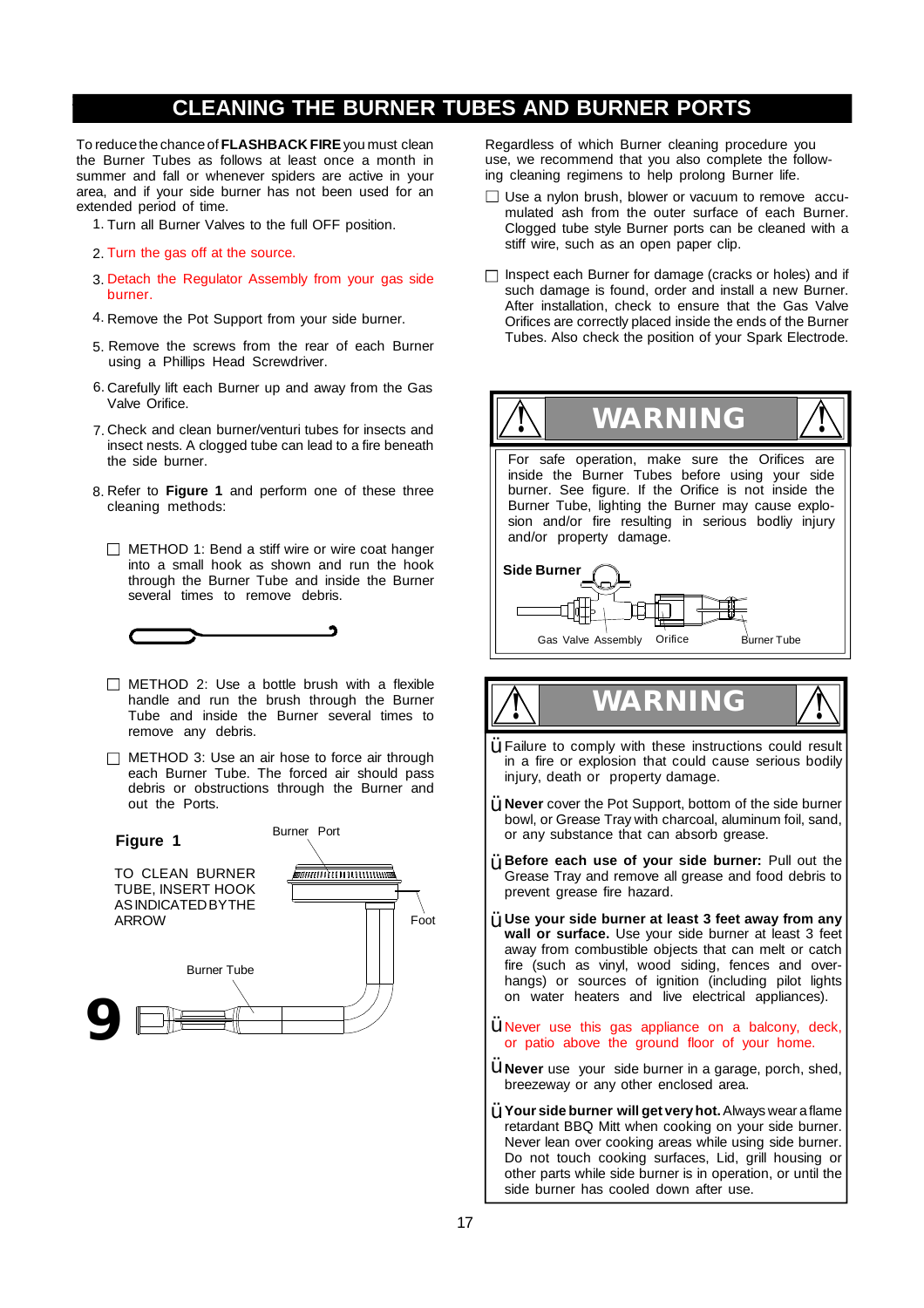### **Question:**

### **Can I convert my side burner from one fuel type to another in other words from LPG to NG or vice versa?**

#### **Answer:**

No, your side burner is manufactured to exact specifications and is certified for LPG (Liquid Propane Gas) or NG (Natural Gas) use only. For your safety, conversion kits are not available, nor will we sell or otherwise provide parts or information to be used to convert your side burner. Any attempt to convert your side burner is dangerous and will void your warranty.

#### **Question:**

### **Are the serial and model numbers of my side burner listed somewhere for my reference?**

#### **Answer:**

The serial and model numbers are listed on a silver CSA label placed on the side burner. The CSA label is located on the inside of the side burner lid.

#### **Question:**

**If my ignitor or battery is not working how can I light my side burner manually?** *And* **- Why would I need the silver lighting stick that hangs from the side of my side burner?**

#### **Answer:**

If your ignition fails to work or your battery needs replacing you can light your side burner using the Manual Lighting Stick. The Lighting Stick is designed to hold a paper match and allows you to safely insert a match through the Pot Support without getting close to the Burner. To light your side burner manually, insert a paper match into the Manual Lighting Stick and follow steps 1 through 5 of the Basic Lighting Procedures. Then, light the match and place the Lighting Stick through the Pot Support. Turn the nearest Burner Control Knob to the HI/ $\oint$  setting to release gas. The Burner should light immediately.



**Never** lean over your side burner while lighting or during cooking. Keep your face and body a safe distance (at least 18 inches) from the side burner when lighting your side burner by match.

#### **Question:**

#### **Sometimes I hear a humming sound coming from my regulator. What causes this?** *And -* **My side burner has a low flame and sometimes will not light. Why?**

#### **Answer:**

The humming sound is gas flowing through the regulator. A low volume of sound is normal and will not interfere with the operation of your side burner. Loud or excessive regulator humming and/or low flow and intermittent lighting may be caused by the regulator's excess gas flow device. Opening the tank valve all the way or too quickly is what triggers the regulator's safety device to restrict gas flow, preventing excess gas flow to your side burner. Lighting the Burner farthest from the fuel source every time will help eliminate air pockets in the manifold. Note: This procedure should be done every time a new LP Gas tank is connected to your side burner.

- Turn all Control Knobs to the OFF position. П
- Turn off the LP Gas tank at the tank valve. For Natural Gas shut off NG valve.
- Disconnect regulator from LP Gas tank.  $\Box$ For Natural Gas disconnect regulator from 12 ft. Natural Gas Hose.
- $\Box$  Let unit stand for 5 minutes.
- Reconnect regulator to the LP Gas tank. For Natural Gas reconnect regulator to 12 ft. Natural Gas Hose.
- $\Box$  Open side burner Lid (if you have closed it).
- П. Turn the tank valve slowly ¼ of one turn. For Natural Gas open Shut Off valve.
- □ Light Burner.
- Turn the tank valve slowly one more  $\frac{1}{4}$  of one turn for ½ of one complete turn.
- $\Box$ Continue to light Burners moving towards the fuel source.
- Do not turn tank valve more than ½ of one turn on  $\Box$ LPG models.

### **Question:**

### **Where do I use my side burner for safer operation and better performance?**

#### **Answer:**

- $\Box$  Strong winds and low temperatures can affect the heating and performance of your side burner so factor in these elements when positioning your side burner outdoors for cooking.
- In **windy conditions**, always position the front of side burner to face oncoming wind to reduce smoke and heat blowing in your face and prevent potential hazards to yourself and side burner.
- Use your side burner at least **3 feet away** from any wall or surface.
- Use your side burner at least **3 feet away** from combustible objects that can melt or catch fire (such as vinyl or wood siding, fences, and overhangs), or sources of ignition (including pilot lights on water heaters and live electrical appliances).
- **Never** use this gas appliance on a balcony, deck, or patio above the ground floor of your home.
- **Never** use your side burner in a garage, porch, shed, breezeway or any other enclosed area.
- **Never** obstruct the flow of ventilation air around П your side burner housing.

A-1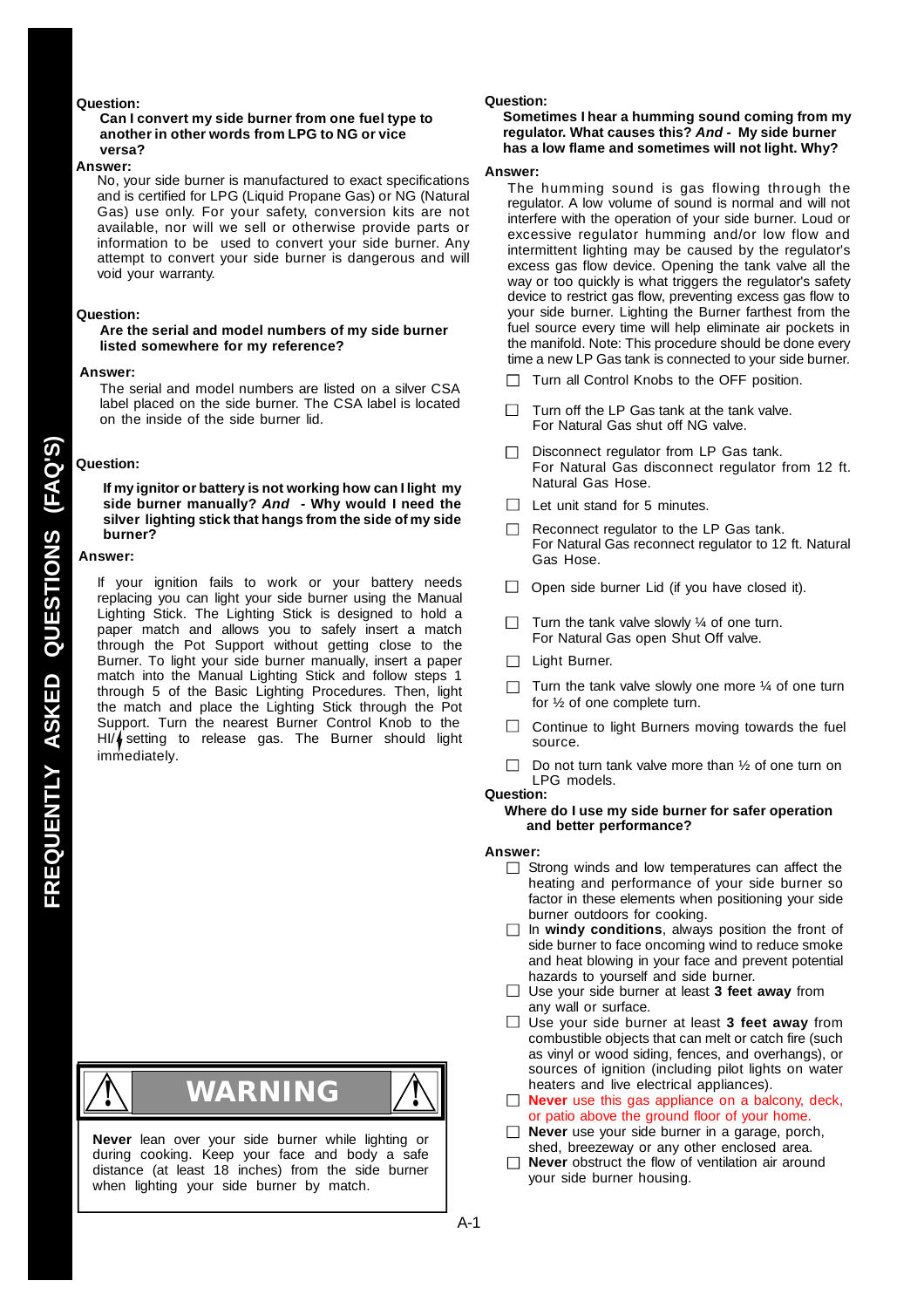### **Question:**

### **The Regulator and Hose supplied with my gas side burner does not fit the older LP Gas tank I've used for years. Why not?**

#### **Answer:**

The U.S. Government regulates gas appliances and LP Gas tanks. When regulations are changed the LP Gas tank fittings are altered to insure compliance. If your LP Gas tank does not fit the Regulator and Hose supplied with your new grill, the tank is outdated and must be replaced. Note: Effective April 1, 2002 all LP Gas tanks sold must include an "OPD" Overfill Prevention Device. The OPD tanks are identified by their triangular-shaped valve wheel. This internal device prevents the LP Gas tank from being overfilled. Tanks without an OPD valve can not be refilled.

### **Question:**

### **What causes side burner parts to rust and what effect does it have on my side burner?**

### **Answer:**

Rusting is a natural oxidation process and will not affect the short term performance of your side burner.

To slow the rusting process on Pot Support we recommend greasing the grids before and after each cookout. Use a brush to apply a thin layer of cooking oil or vegetable shortening onto each Pot Support. We do not suggest spray type oils unless they are specified for hightemperature cooking.

Routine care and maintenance is required to preserve the appearance and corrosion resistance of stainless steel. The fact is stainless steel can corrode, rust and discolor under certain conditions. Rust is caused when regular steel particles in the atmosphere become attached to the stainless steel surface. Steel particles can also become attached to your side burner if you use steel wool or stiff wire brushes to clean the side burner instead of non-abrasive cloth, sponge or nylon cleaning tools. In coastal areas rust pits can develop on stainless surfaces that cannot be fully removed. Bleach and other chlorine based solutions used for household and pool cleaning can also cause corrosion to stainless steel.

Weathering, extreme heat, smoke from cooking and machine oils used in the manufacturing process of stainless steel can cause stainless steel to turn tan in color. Although there are many factors which can affect the surface appearance of stainless steel, they do not affect the integrity of the steel or the performance of the side burner. To help maintain the finish of stainless steel follow these cleaning tips for the hest results:

After every use (after your side burner has cooled down), wipe stainless surfaces with a soft, soapy cloth or sponge then rinse with water. Be sure to remove all food particles, sauces or marinades from stainless steel because these can be highly acidic and damaging to stainless surfaces.

Never use abrasive cleaners, scrubbers or stiff wire brushes of any type on your side burner.

Use a heat resistant Stainless Steel Cleaner and rub or wipe in the direction of the stainless steel grain or polish lines. Do not polish against the grain.